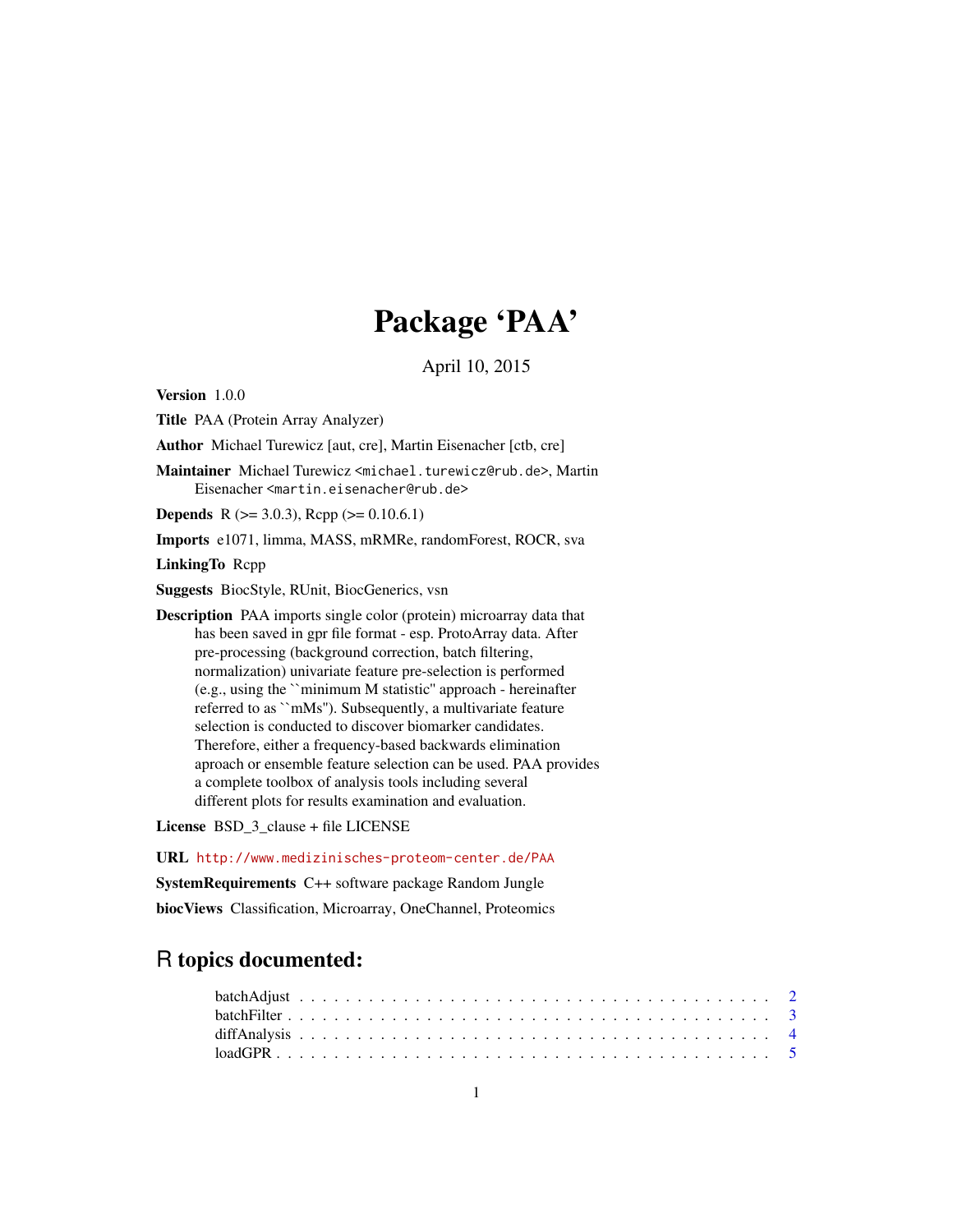### <span id="page-1-0"></span>2 batchAdjust

| Index | 25 |  |
|-------|----|--|

batchAdjust *Adjust microarray data for batch effects.*

#### Description

Adjusts EListRaw or EList data for batch/lot effects.

#### Usage

batchAdjust(elist=NULL, log=NULL)

#### Arguments

| elist | EList or EList Raw object containing the data to be adjusted (mandatory).                |
|-------|------------------------------------------------------------------------------------------|
| log   | string ("TRUE" or "FALSE") indicating whether the data is in log scale (manda-<br>tory). |

#### Details

This is a wrapper to sva's function ComBat() for batch adjustment using the empirical Bayes approach. To use batchAdjust the targets information of the EList or EListRaw object must contain the columns "Batch" (containing batch/lot information for each particular array) and "Group" (containing experimental group information for each particular array).

#### Value

An EListRaw or EList object with the adjusted data in log scale is returned.

#### Note

The targets information of the EListRaw or EList object must contain the columns "Batch" and "Group".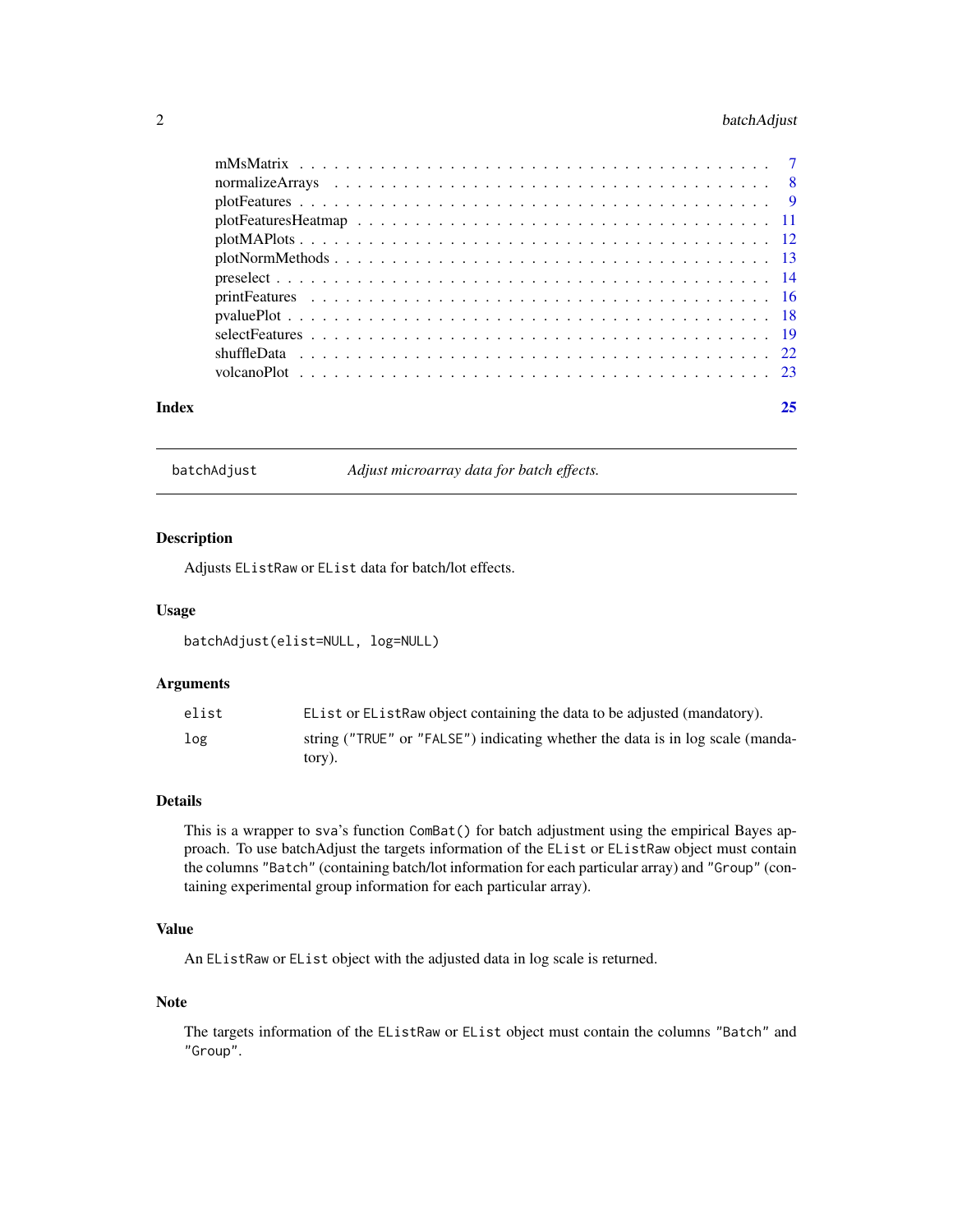#### <span id="page-2-0"></span>batchFilter 3

#### Author(s)

Michael Turewicz, <michael.turewicz@rub.de>

#### References

The package sva by Jeffrey T. Leek et al. can be downloaded from Bioconductor ([http://www.](http://www.bioconductor.org/) [bioconductor.org/](http://www.bioconductor.org/)).

Johnson WE, Li C, and Rabinovic A (2007) Adjusting batch effects in microarray expression data using empirical Bayes methods. Biostatistics 8:118-27.

#### Examples

```
cwd <- system.file(package="PAA")
load(paste(cwd, "/extdata/Alzheimer.RData", sep=""))
elist <- elist[elist$genes$Block < 10,]
elist <- batchAdjust(elist=elist, log=FALSE)
```
batchFilter *Remove differential features regarding array batches/lots.*

#### Description

Finds differential features regarding array batches/lots and removes them.

#### Usage

```
batchFilter(elist=NULL, lot1=NULL, lot2=NULL, p.thresh=0.05, fold.thresh=1.5,
output.path=NULL)
```
#### Arguments

| elist       | EList or EListRaw object (mandatory).                                                                                                                    |
|-------------|----------------------------------------------------------------------------------------------------------------------------------------------------------|
| lot1        | vector of column names for group 1 (mandatory).                                                                                                          |
| lot2        | vector of column names for group 2 (mandatory).                                                                                                          |
| p.thresh    | positive float number between 0 and 1 indicating the maximum Student's t-test<br>p-value for features to be considered as differential (e.g., $"0.5"$ ). |
| fold.thresh | float number indicating the minimum fold change for features to be considered<br>as differential $(e.g., "1.5").$                                        |
| output.path | string indicating a path for saving results (optional).                                                                                                  |

#### Details

This function takes an EList or EListRaw object (see limma documentation) and the batch-specific column name vectors lot1 and lot2 to find differential features regarding batches/lots. For this purpose, thresholds for p-values (Student's t-test) and fold changes can be defined. To visualize the differential features a volcano plot is drawn. Then, differential features are removed and the remaining data are returned. When an output path is defined (via output.path) volcano plots and result files are saved on the hard disk.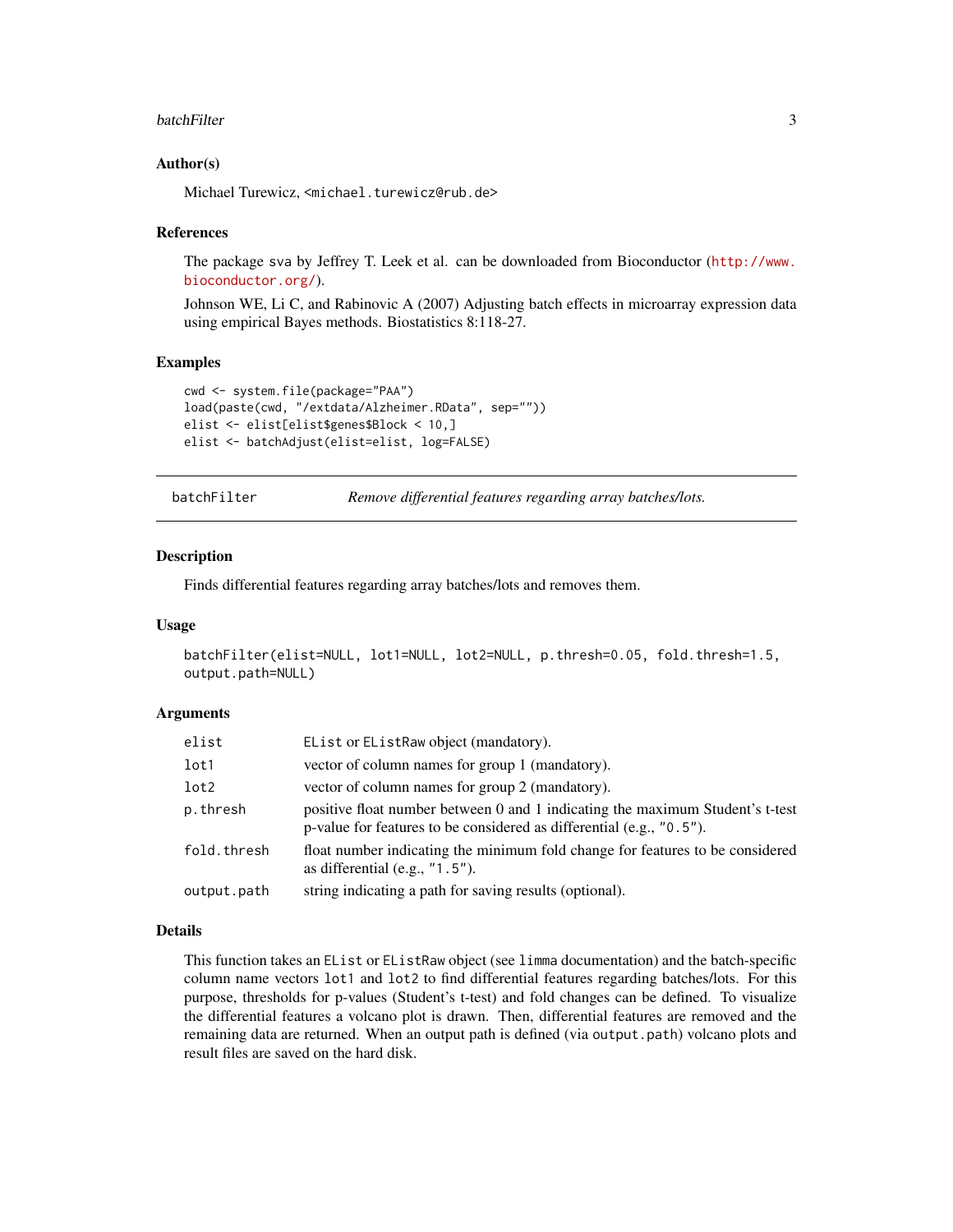#### <span id="page-3-0"></span>Value

An EList or EListRaw object without differential features regarding array batches/lots.

#### Author(s)

Michael Turewicz, <michael.turewicz@rub.de>

#### Examples

```
cwd <- system.file(package="PAA")
load(paste(cwd, "/extdata/Alzheimer.RData", sep=""))
elist <- elist[elist$genes$Block < 10,]
lot1 <- elist$targets[elist$targets$Batch==Batch1,ArrayID]
lot2 <- elist$targets[elist$targets$Batch==Batch2,ArrayID]
elist <- batchFilter(elist=elist, lot1=lot1, lot2=lot2, p.thresh=0.001,
  fold.thresh=3)
```
diffAnalysis *Differential analysis.*

#### Description

Performs a univariate differential analysis.

#### Usage

```
diffAnalysis(input=NULL, label1=NULL, label2=NULL, class1=NULL, class2=NULL,
output.path=NULL, mMs.matrix1=NULL, mMs.matrix2=NULL, above=1500,
between=400, features=NULL, feature.names=NULL)
```

| input         | EList\$E- or EListRaw\$E-matrix extended by row names comprising BRC-IDs<br>of the corresponding features (mandatory). |
|---------------|------------------------------------------------------------------------------------------------------------------------|
| label1        | vector of column names for group 1 (mandatory).                                                                        |
| label2        | vector of column names for group 2 (mandatory).                                                                        |
| class1        | label of group 1 (mandatory).                                                                                          |
| class2        | label of group 2 (mandatory).                                                                                          |
| output.path   | string indicating a path for saving the results (optionally).                                                          |
| mMs.matrix1   | pre-computed mMs reference matrix (see $m$ MsMatrix()) for group 1 (manda-<br>tory).                                   |
| mMs.matrix2   | pre-computed mMs reference matrix (see $m$ MsMatrix()) for group 2 (manda-<br>tory).                                   |
| above         | mMs above parameter (integer). Default is "1500".                                                                      |
| between       | mMs between parameter (integer). Default is "400".                                                                     |
| features      | vector of row indices (optional).                                                                                      |
| feature.names | vector of corresponding feature names (additionally to features).                                                      |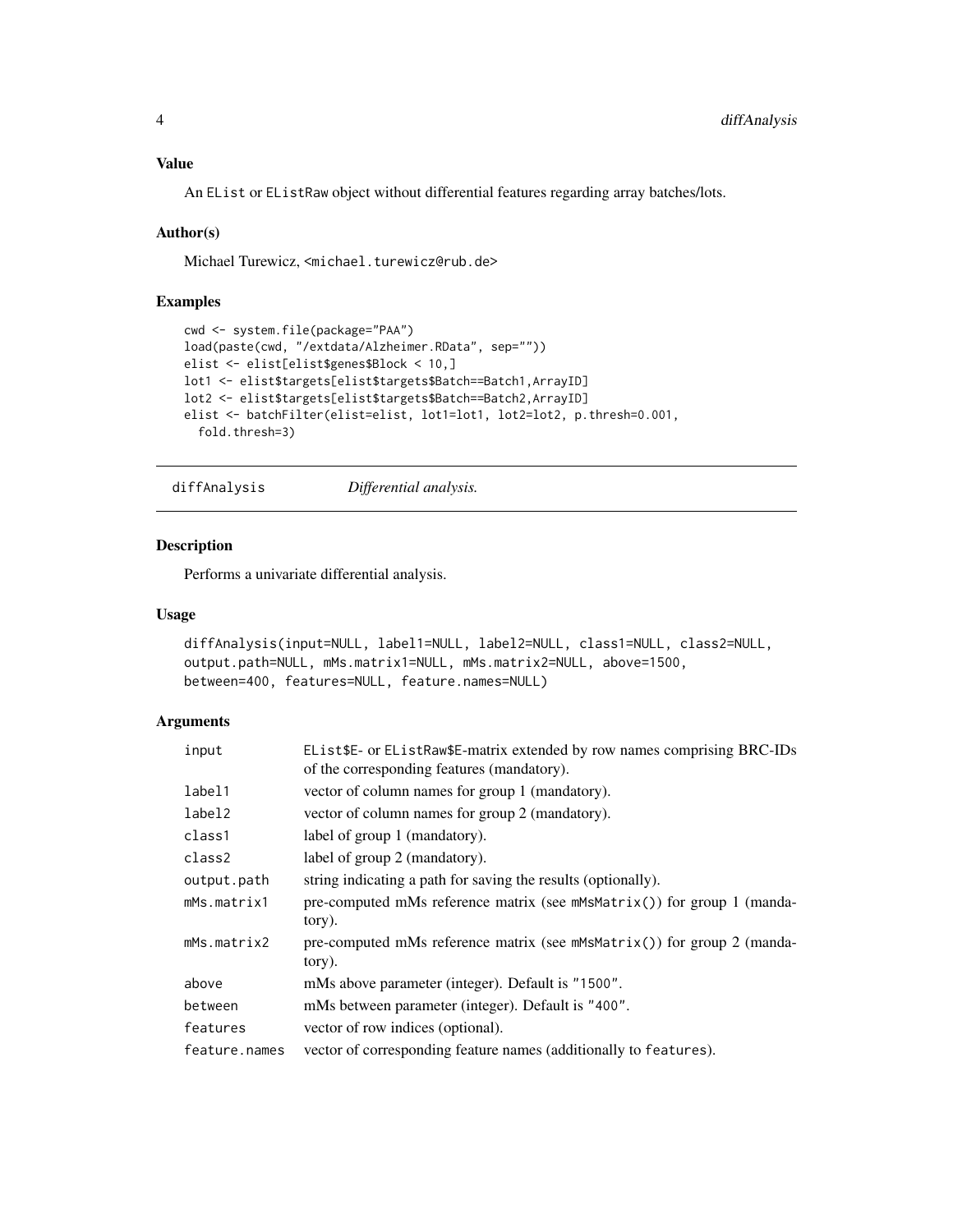#### <span id="page-4-0"></span>loadGPR 5

#### Details

This function takes an EList\$E- or EListRaw\$E-matrix (e.g., temp <- elist\$E) extended by row names comprising BRC-IDs of the corresponding features. The BRC-IDs can be created via: brc <- paste(elist\$genes[,1], elist\$genes[,3], elist.\$genes[,2]).

The BRC-row names can be defined as follows: rownames(temp) <- brc. Furthermore, the corresponding column name vectors, group labels and mMs-parameters are needed to perform the univariate differential analysis. This analysis covers inter alia p-value computation, p-value adjustment (method: Benjamini & Hochberg, 1995), and fold change computation. Since the results table is usually large, a path for saving the results can be defined via output.path. Optionally, a vector of row indices (features) and additionally (not mandatory for subset analysis) a vector of corresponding feature names (feature.names) can be forwarded to perform the analysis for a feature subset.

#### Value

A matrix containing the analysis results is returned.

#### Author(s)

Michael Turewicz, <michael.turewicz@rub.de>

#### Examples

```
cwd <- system.file(package="PAA")
load(paste(cwd, "/extdata/Alzheimer.RData", sep=""))
elist <- elist[elist$genes$Block < 10,]
c1 <- paste(rep("AD",20), 1:20, sep="")
c2 <- paste(rep("NDC",20), 1:20, sep="")
mMs.matrix1 <- mMs.matrix2 <- mMsMatrix(x=20, y=20)
temp <- elist$E
rownames(temp) <- paste(elist$genes[,1], elist$genes[,3], elist$genes[,2])
diffAnalysis(input=temp, label1=c1, label2=c2, class1="AD", class2="NDC",
mMs.matrix1=mMs.matrix1, mMs.matrix2=mMs.matrix2, above=1500,
between=400)
```
loadGPR *A function to read raw data from gpr files.*

#### **Description**

Reads an EListRaw from a set of gpr files containing ProtoArray data or other one-color data.

#### Usage

```
loadGPR(gpr.path = NULL, targets.path = NULL, array.type = "ProtoArray",
protoarray.aggregation = "min", array.columns = list(E = "F635 Median",Eb = "B635 Median"),
array.annotation = c("Block", "Column", "Row", "Description", "Name", "ID"))
```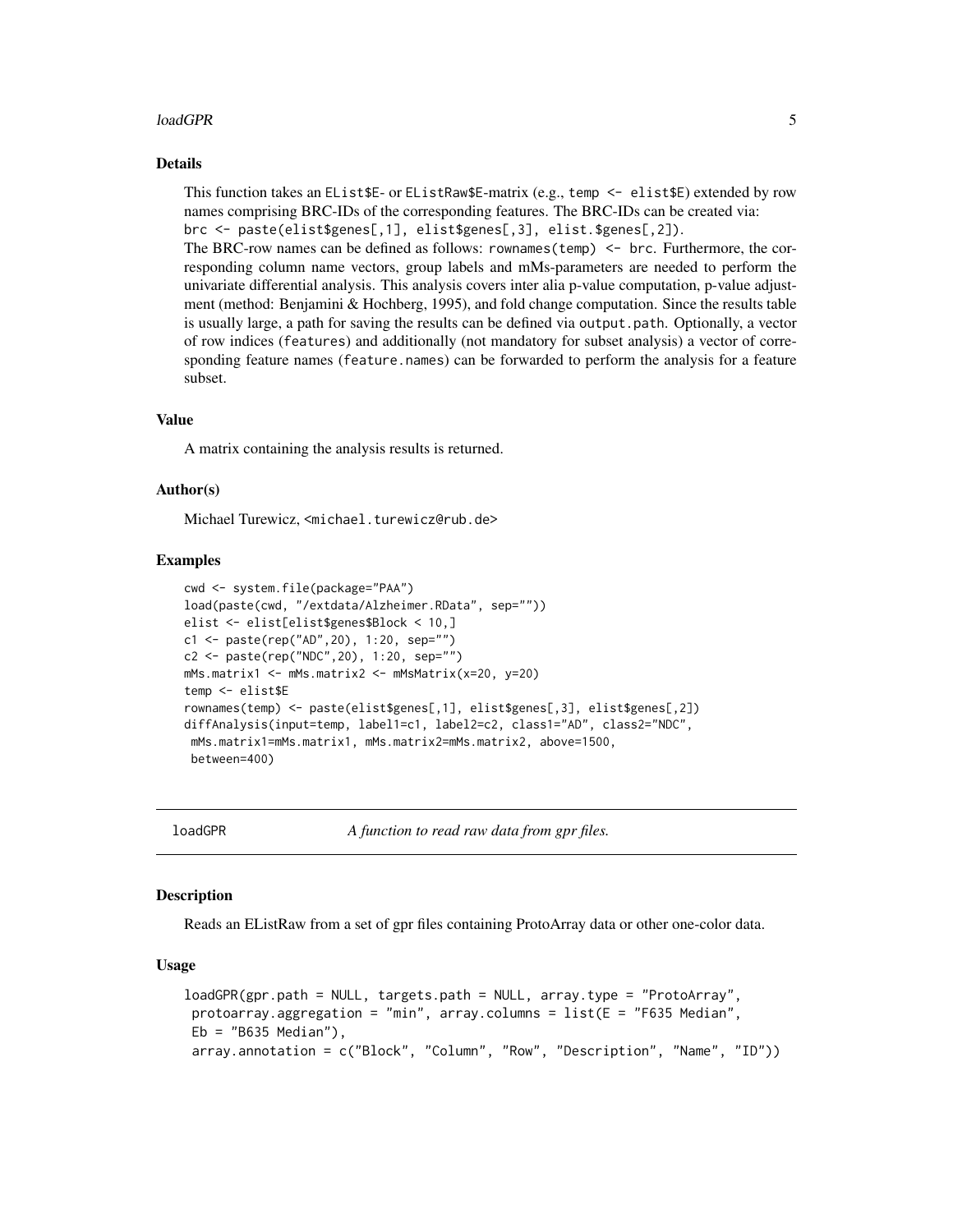#### **Arguments**

| gpr.path               | string indicating the path to a folder containing gpr files (mandatory).                                                                                                                                                                                                                                  |  |  |  |  |
|------------------------|-----------------------------------------------------------------------------------------------------------------------------------------------------------------------------------------------------------------------------------------------------------------------------------------------------------|--|--|--|--|
| targets.path           | string indicating the path to targets file (see limma, mandatory).                                                                                                                                                                                                                                        |  |  |  |  |
| array.type             | string indicating whether the gpr files contain ProtoArray data (default is<br>"ProtoArray"). In any other case no duplicate aggregation will be performed<br>(mandatory).                                                                                                                                |  |  |  |  |
| protoarray.aggregation | string indicating which type of ProtoArray spot duplicate aggregation should be<br>performed. If "min" is chosen, the value for the corresponding feature will be<br>the minimum of both duplicate values. If "mean" is chosen, the arithmetic mean<br>will be computed. The default is "min" (optional). |  |  |  |  |
| array.columns          | list containing the column names for foreground intensities (E) and background<br>intensities (Eb) in the gpr files that is passed to limma's "read.maimages" func-<br>tion (optional).                                                                                                                   |  |  |  |  |
| array.annotation       |                                                                                                                                                                                                                                                                                                           |  |  |  |  |
|                        | string vector containing further mandatory column names that are passed to<br>limma (optional).                                                                                                                                                                                                           |  |  |  |  |

#### Details

This function is partially a wrapper to limma's function read.maimages() featuring optional duplicate aggregation for ProtoArray data. Paths to a target file and to a folder containing gpr files (all gpr files in that folder that are listed in the targets file will be read) are mandatory. The folder "R\_HOME/library/PAA/extdata" contains an exemplary target file that can be used as a template. If array.type is set to "ProtoArray" (default), duplicate spots will be aggregated. The corresponding method ("min" or "mean") can be specified via protoarray.aggregation. Arguments array.columns and array.annotation define the columns where read.maimages() will find foreground and background intensity values as well as other important columns.

#### Value

An object of class EListRaw (see the documentation of limma for details) is returned.

#### Note

Don't forget to check column names in your gpr files. They may differ from the default settings of loadGPR(). Note that if array.type is not "ProtoArray", no aggregation will be done and all computations will be performed by limma's read.maimages().

#### Author(s)

Michael Turewicz, <michael.turewicz@rub.de>

#### References

The package limma by Gordon Smyth et al. can be downloaded from Bioconductor ([http://www.](http://www.bioconductor.org/) [bioconductor.org/](http://www.bioconductor.org/)).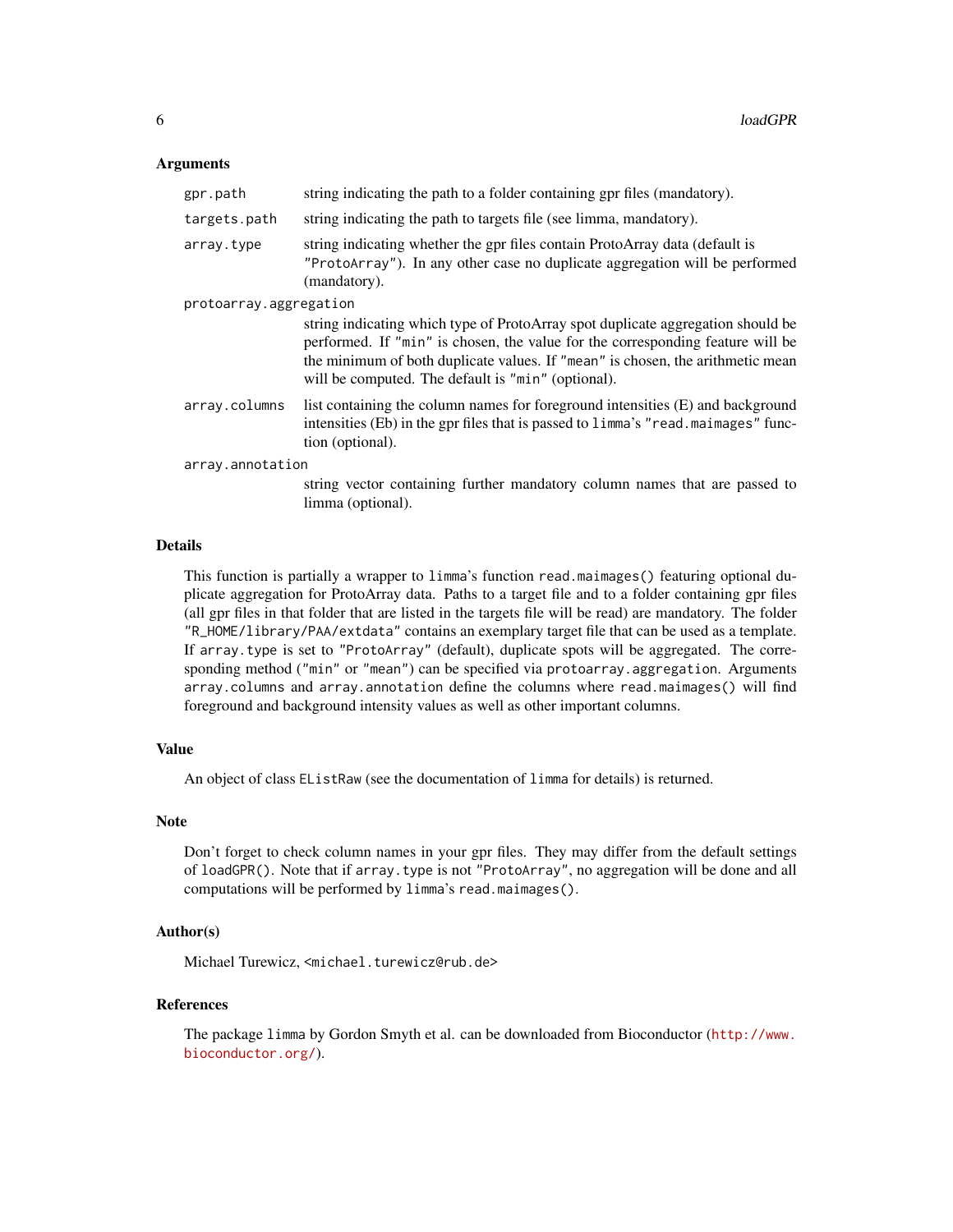#### <span id="page-6-0"></span>mMsMatrix 7

Smyth, G. K. (2005). Limma: linear models for microarray data. In: Bioinformatics and Computational Biology Solutions using R and Bioconductor, R. Gentleman, V. Carey, S. Dudoit, R. Irizarry, W. Huber (eds.), Springer, New York, pages 397-420.

#### Examples

```
gpr <- system.file("extdata", package="PAA")
targets <- list.files(system.file("extdata", package="PAA"),
pattern = "dummy_targets", full.names=TRUE)
elist <- loadGPR(gpr.path=gpr, targets.path=targets)
```
mMsMatrix *Compute a reference minimum M statistic (n1 x n2)-matrix.*

#### Description

Computes a reference minimum M statistic (n1 x n2)-matrix (mMs matrix).

#### Usage

mMsMatrix(x, y)

#### **Arguments**

|   | integer, first dimension (i.e., number of samples in group 1) of the mMs matrix<br>to be computed (mandatory).    |
|---|-------------------------------------------------------------------------------------------------------------------|
| v | integer, second dimension (i.e., number of samples in group 2) of the mMs ma-<br>trix to be computed (mandatory). |

#### Details

For feature pre-selection the "minimum M Statistic" (mMs) proposed by Love B. is used. The mMs is a univariate measure that is sensitive to population subgroups. To avoid redundant mMs computations for a large number of features (e.g., ca. 9500 features on ProtoArray v5) a reference matrix containing all relevant mMs values can be pre-computed. Therefore, only two parameters are needed: the number of samples in group 1  $(n1)$  and the number of samples in group 2  $(n2)$ . According to mMs definition for each matrix element  $(i,m)$  a mMs value (= the probability of) for having m values in group 1 larger than the i-th largest value in group 2 is computed.

#### Value

A (n1 x n2)-matrix containing all mMs values for group 1 and group 2.

#### **Note**

To check whether a feature is more prevalent in group 1 or in group 2, PAA needs both the mMs for having m values in group 1 larger than the i-th largest element in group 2 as well as the mMs for having m values in group 2 larger than the i-th largest element in group 1. Hence, always both needs be computed mMsMatrix(n1,n2) and mMsMatrix(n2,n1).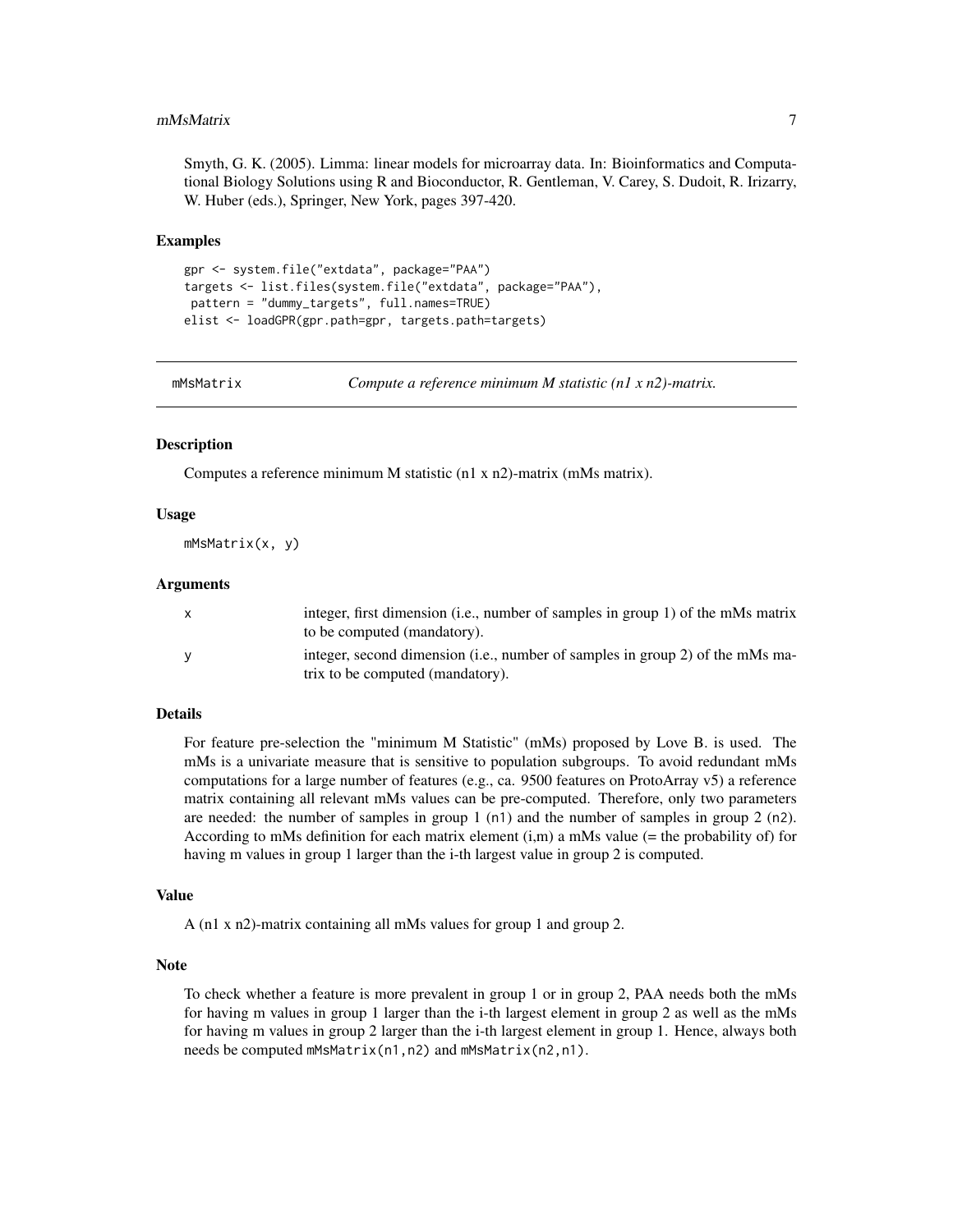#### <span id="page-7-0"></span>Author(s)

Michael Turewicz, <michael.turewicz@rub.de>

#### References

Love B: The Analysis of Protein Arrays. In: Functional Protein Microarrays in Drug Discovery. CRC Press; 2007: 381-402.

#### Examples

```
#exemplary computation for a group 1 comprising 10 arrays and a group 2
#comprising 12 arrays
mMs.matrix1 <- mMsMatrix(x=10, y=12)
mMs.matrix2 <- mMsMatrix(x=12, y=10)
```
normalizeArrays *Normalize microarray data.*

#### Description

Normalizes EListRaw data and returns an EList object containing normalized data in log scale.

#### Usage

```
normalizeArrays(elist = NULL, method = "quantile", cyclicloess.method = "pairs",
group1 = NULL, group2 = NULL, controls.elist=NULL, gpr.path=NULL,
targets.path=NULL, contr.names=NULL, output.path=NULL)
```

| elist              | EListRaw object containing raw data to be normalized (mandatory).                                                                                         |
|--------------------|-----------------------------------------------------------------------------------------------------------------------------------------------------------|
| method             | string indicating the normalization method ("cyclicloess", "quantile" or<br>"vsn") to be used (mandatory).                                                |
| cyclicloess.method |                                                                                                                                                           |
|                    | string indicating which type of cyclicloess normalization ("pairs", "fast",<br>"affy") should be performed (optional).                                    |
| group1             | vector of integers (column indices) indicating all group 1 samples (optional).                                                                            |
| group2             | vector of integers (column indices) indicating all group 2 samples (optional).                                                                            |
|                    | controls elist EListRaw object containing intensity values of control features for RLM nor-<br>malization for ProtoArrays (optional).                     |
| gpr.path           | when controls elist is not defined: path to original gpr files for loading control<br>feature intensities for ProtoArray RLM normalization (optional).    |
| targets.path       | when controls elist is not defined: path to original targets file for loading control<br>feature intensities for ProtoArray RLM normalization (optional). |
| contr.names        | character vector containing the names of the control features for ProtoArray<br>RLM normalization (optional).                                             |
| output.path        | output.path for ProtoArray RLM normalization (optional).                                                                                                  |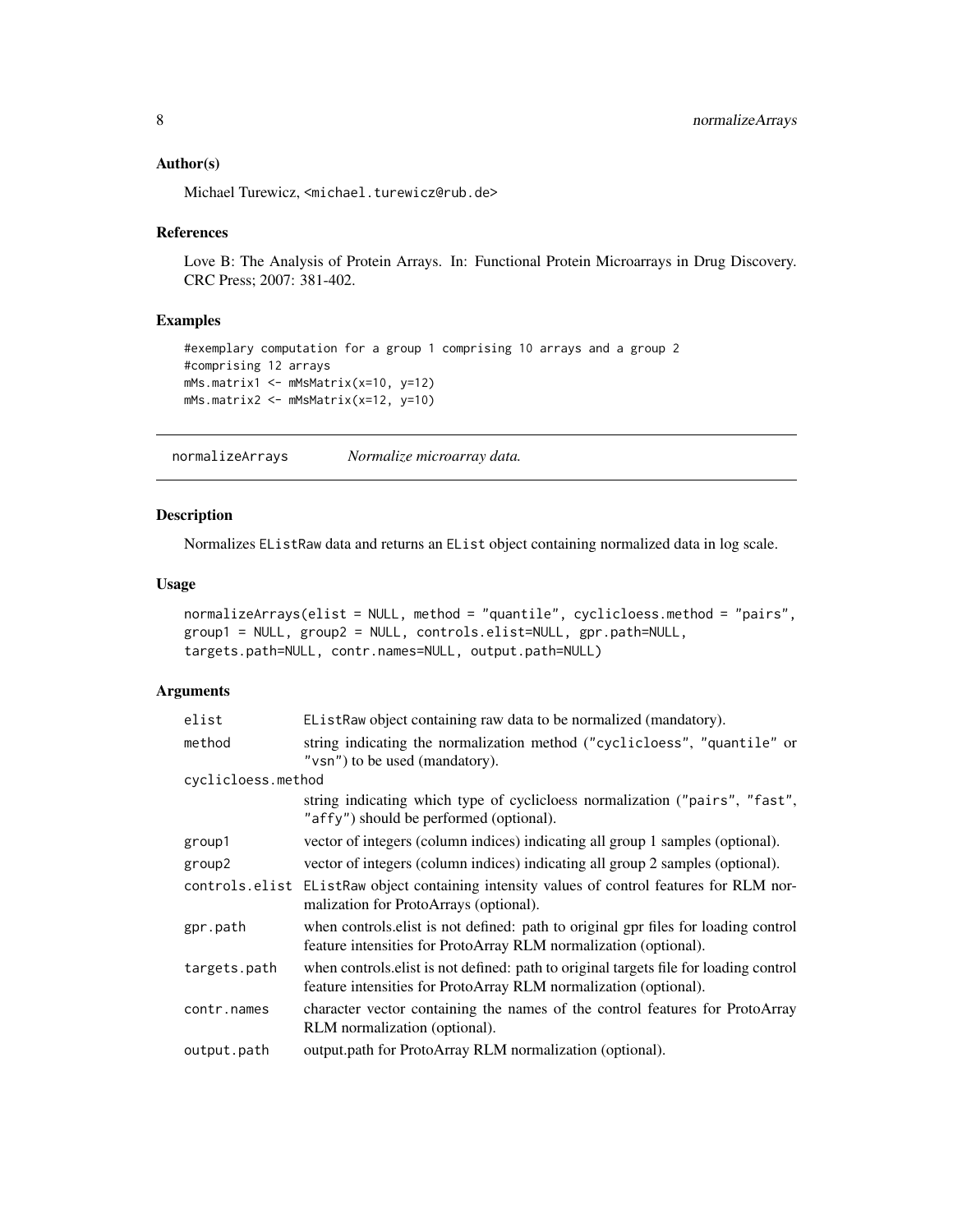#### <span id="page-8-0"></span>plotFeatures 9

#### Details

This function is partially a wrapper to limma's function normalizeBetweenArrays() for interarray normalization featuring optional groupwise normalization when the arguments group1 AND group2 are assigned. For more information on "cyclicloess", "quantile" or "vsn" see the documentation of the limma package. Furthermore, for ProtoArrays robust linear normalization ("rlm", see Sboner A. et al.) is provided.

#### Value

An EList object with the normalized data in log scale is returned.

#### **Note**

Groupwise normalization will be performed when the arguments group1 AND group2 are assigned.

#### Author(s)

Michael Turewicz, <michael.turewicz@rub.de>

#### References

The package limma by Gordon Smyth et al. can be downloaded from Bioconductor ([http://www.](http://www.bioconductor.org/) [bioconductor.org/](http://www.bioconductor.org/)).

Smyth, G. K. (2005). Limma: linear models for microarray data. In: Bioinformatics and Computational Biology Solutions using R and Bioconductor, R. Gentleman, V. Carey, S. Dudoit, R. Irizarry, W. Huber (eds.), Springer, New York, pages 397-420.

Sboner A. et al., Robust-linear-model normalization to reduce technical variability in functional protein microarrays. J Proteome Res 2009, 8(12):5451-5464.

#### Examples

```
cwd <- system.file(package="PAA")
load(paste(cwd, "/extdata/Alzheimer.RData", sep=""))
elist <- elist[elist$genes$Block < 10,]
normalized.elist <- normalizeArrays(elist=elist, method="quantile")
```
plotFeatures *Plot intensities of selected features.*

#### Description

Plots intensities of all selected features (one sub-plot per feature) in group- specific colors.

#### Usage

```
plotFeatures(features = NULL, elist = NULL, n1 = NULL, n2 = NULL,
group1 = "group1", group2 = "group2", output.path = NULL)
```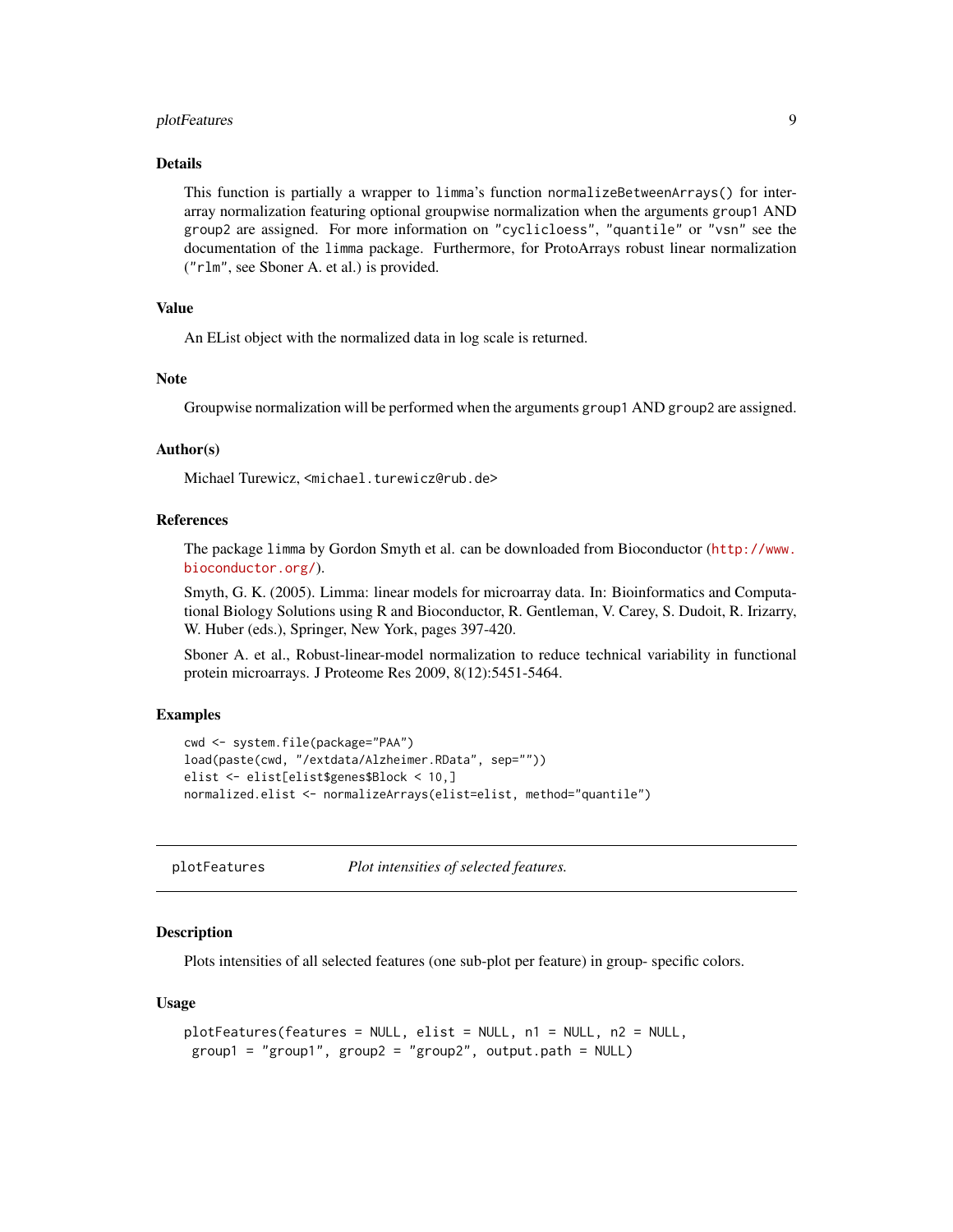#### **Arguments**

| features    | vector containing the selected features as "BRC"-IDs (mandatory).                |
|-------------|----------------------------------------------------------------------------------|
| elist       | EListRaw or EList object containing all intensity data in log scale (mandatory). |
| n1          | integer indicating the sample size of group 1 (mandatory).                       |
| n2          | integer indicating the sample size of group 2 (mandatory).                       |
| group1      | class label of group 1.                                                          |
| group2      | class label of group 2.                                                          |
| output.path | string indicating the folder where the figure will be saved (optional).          |

#### Details

Plots intensities of all features selected by the function selectFeatures() (one sub-plot per feature) in group-specific colors. All sub-plots are aggregated to one figure. When output.path is not NULL this figure will be saved in a tiff file in output.path. This function can be used to check whether the selected features are differential.

#### Value

No value is returned.

#### Author(s)

Michael Turewicz, <michael.turewicz@rub.de>

#### Examples

```
cwd <- system.file(package="PAA")
load(paste(cwd, "/extdata/Alzheimer.RData", sep=""))
elist <- elist[elist$genes$Block < 10,]
c1 <- paste(rep("AD",20), 1:20, sep="")
c2 <- paste(rep("NDC",20), 1:20, sep="")
pre.sel.results <- preselect(elist=elist, columns1=c1, columns2=c2, label1="AD",
label2="NDC", discard.threshold=0.1, fold.thresh=2, discard.features=TRUE,
 method="tTest")
elist <- elist[-pre.sel.results$discard,]
selectFeatures.results <- selectFeatures(elist,n1=20,n2=20,label1="AD",
label2="NDC",selection.method="rf.rfe",preselection.method="none",subruns=2,
 k=2,candidate.number=20,method="frequency")
plotFeatures(features=selectFeatures.results$features, elist=elist, n1=20,
```

```
n2=20, group1="AD", group2="NDC")
```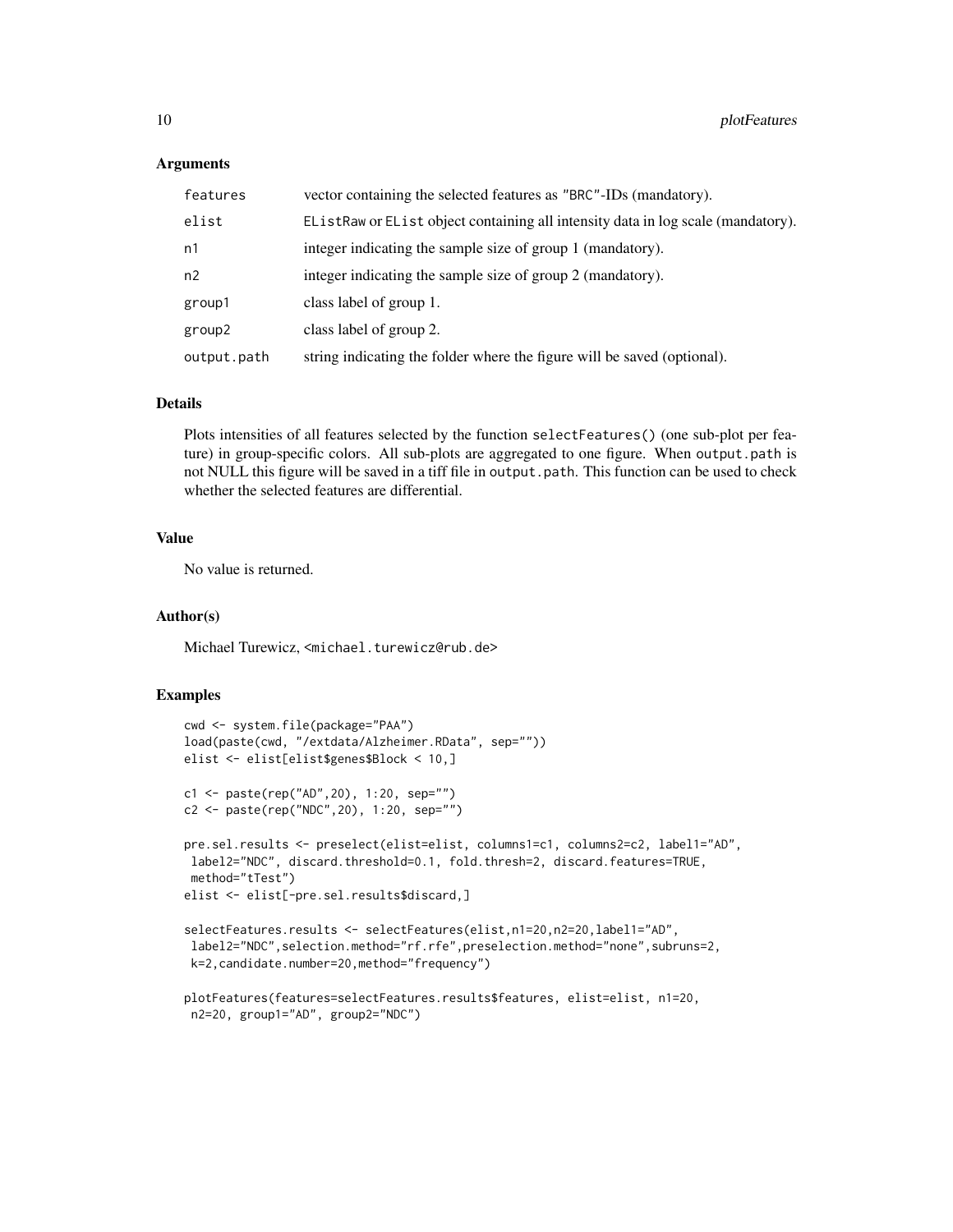<span id="page-10-0"></span>plotFeaturesHeatmap *Plot feature intensities as a heatmap.*

#### Description

Plots intensities of given features as a heatmap.

#### Usage

```
plotFeaturesHeatmap(features = NULL, elist = NULL, n1 = NULL, n2 = NULL,
output.path = NULL, description=FALSE)
```
#### Arguments

| features    | vector containing the selected features as "BRC"-IDs (mandatory).                                          |
|-------------|------------------------------------------------------------------------------------------------------------|
| elist       | EListRaw or EList object containing all intensity data in log scale (mandatory).                           |
| n1          | integer indicating the sample size of group 1 (mandatory).                                                 |
| n2          | integer indicating the sample size of group 2 (mandatory).                                                 |
| output.path | path for saving the heatmap as a tiff file (default: NULL).                                                |
| description | if TRUE, features will be described via protein names instead of uniprot acces-<br>sions (default: FALSE). |

#### Details

Plots intensities of all features given in the vector features via their corresponding "BRC"-IDs as a heatmap. If description is TRUE (default: FALSE), features will be described via protein names instead of uniprot accessions. Furthermore, if output.path is not NULL, the heatmap will be saved as a tiff file in output.path. This function can be used to check whether the selected features are differential.

#### Value

No value is returned.

#### Author(s)

Michael Turewicz, <michael.turewicz@rub.de>

#### Examples

```
cwd <- system.file(package="PAA")
load(paste(cwd, "/extdata/Alzheimer.RData", sep=""))
elist <- elist[elist$genes$Block < 10,]
c1 <- paste(rep("AD",20), 1:20, sep="")
c2 <- paste(rep("NDC",20), 1:20, sep="")
```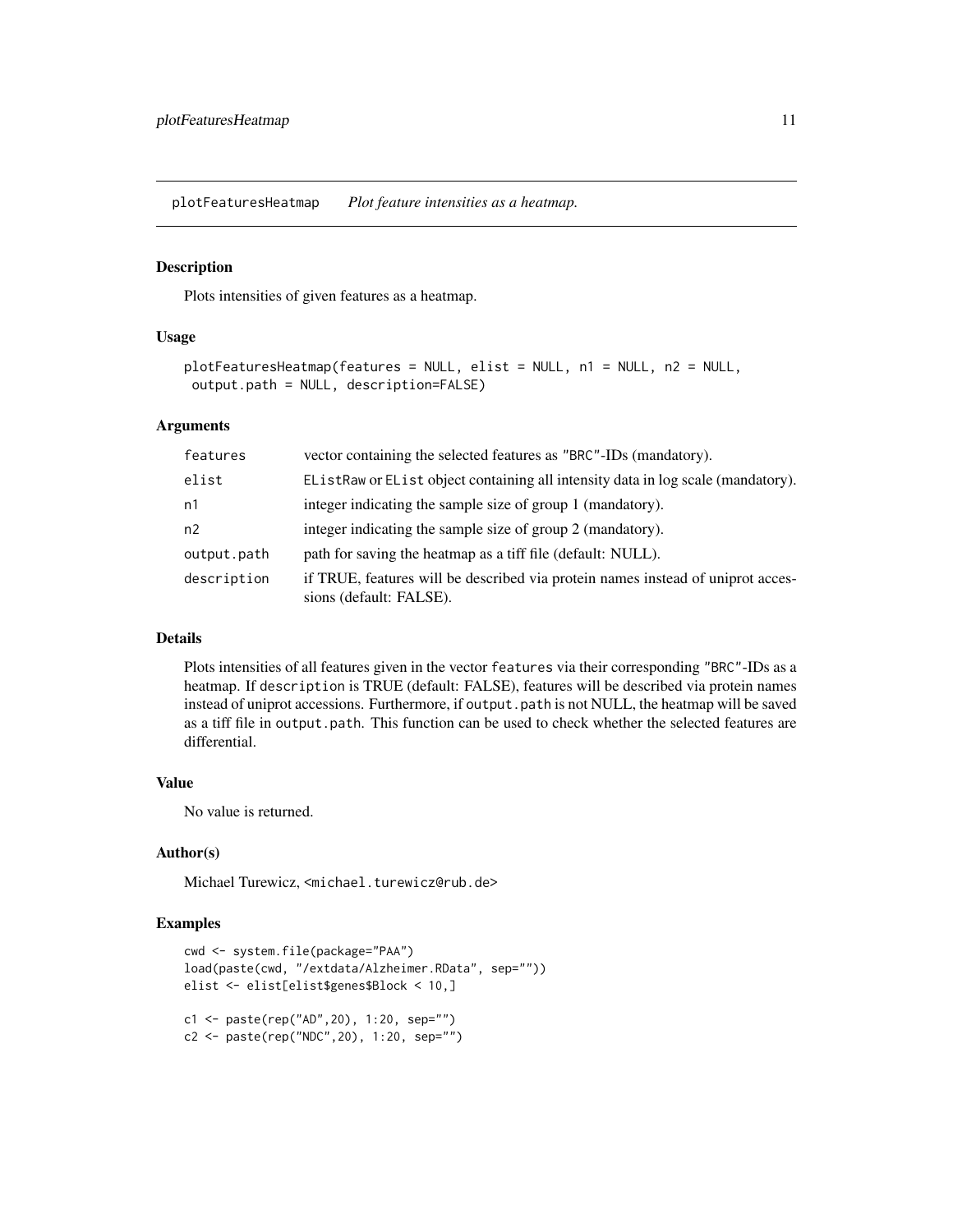```
pre.sel.results <- preselect(elist=elist, columns1=c1, columns2=c2, label1="AD",
label2="NDC", discard.threshold=0.1, fold.thresh=2, discard.features=TRUE,
method="tTest")
elist <- elist[-pre.sel.results$discard,]
selectFeatures.results <- selectFeatures(elist,n1=20,n2=20,label1="AD",
label2="NDC",selection.method="rf.rfe",preselection.method="none",subruns=2,
k=2,candidate.number=20,method="frequency")
```

```
plotFeaturesHeatmap(features=selectFeatures.results$features, elist=elist,
n1=20, n2=20, description=TRUE)
```
plotMAPlots *Check normalization results with MA plots.*

#### Description

Draws MA plots of raw data and data after all kinds of normalization provided by PAA.

#### Usage

```
plotMAPlots(elist = NULL, idx="all", include.rlm=FALSE, controls.elist=NULL,
gpr.path=NULL, targets.path=NULL, contr.names=NULL, output.path = NULL)
```

| elist        | EListRaw object containing raw data (mandatory).                                                                                                          |
|--------------|-----------------------------------------------------------------------------------------------------------------------------------------------------------|
| idx          | integer indicating the column index of the sample for drawing MA plots or the<br>string 'all' for drawing MA plots for all samples (default: all).        |
| include.rlm  | boolean indicating whether RLM normalization should be included (for Pro-<br>toArrays only, deafault: FALSE).                                             |
|              | controls elist Elist Raw object containing intensity values of control features for RLM nor-<br>malization for ProtoArrays (optional).                    |
| gpr.path     | when controls elist is not defined: path to original gpr files for loading control<br>feature intensities for ProtoArray RLM normalization (optional).    |
| targets.path | when controls elist is not defined: path to original targets file for loading control<br>feature intensities for ProtoArray RLM normalization (optional). |
| contr.names  | character vector containing the names of the control features for ProtoArray<br>RLM normalization (optional).                                             |
| output.path  | string indicating the folder where the tiff files will be saved (mandatory when<br>$idx='all'.$                                                           |

<span id="page-11-0"></span>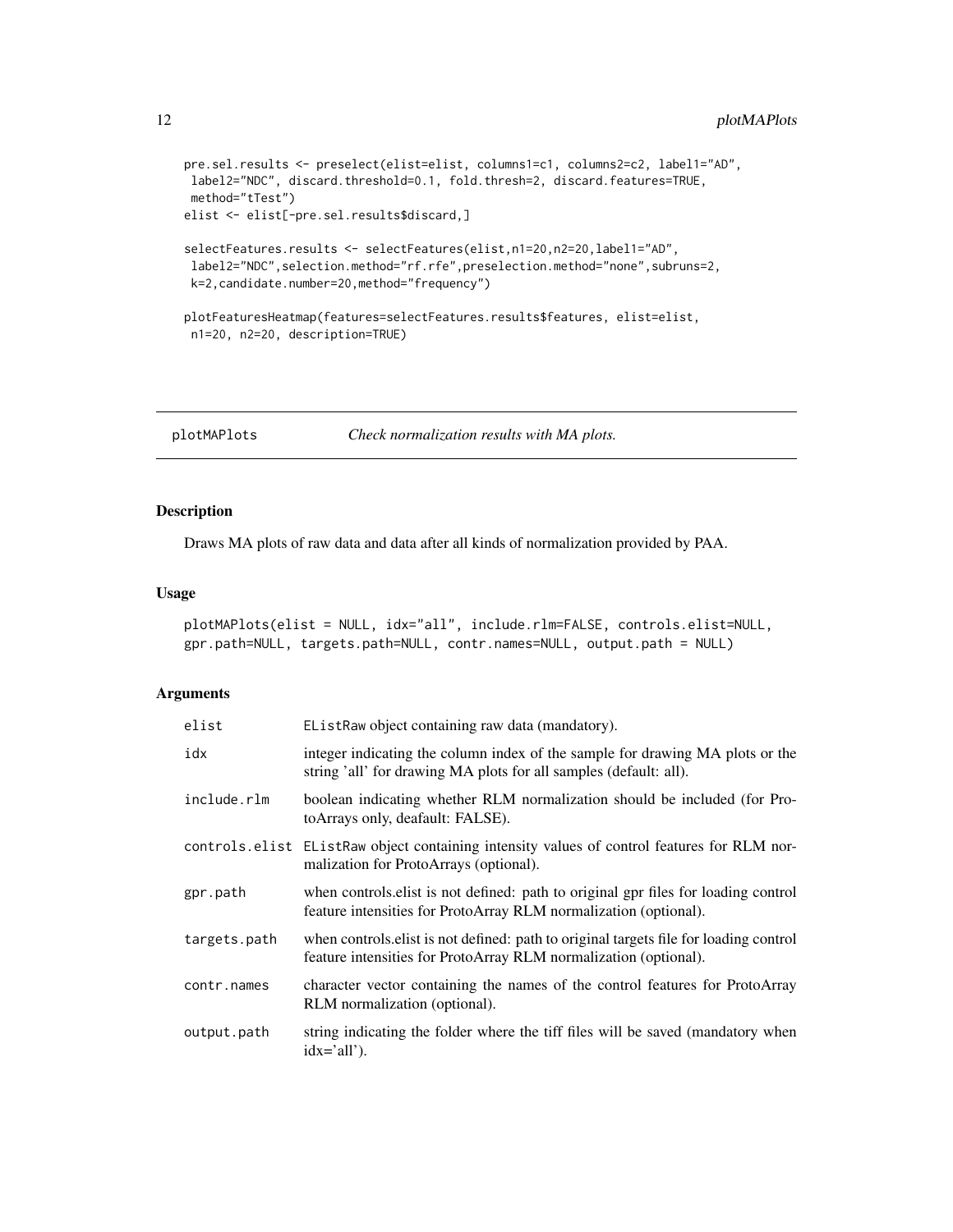#### <span id="page-12-0"></span>plotNormMethods 13

#### Details

When  $idx="all"$  (default) for each microarray a tiff file containing MA plots for raw data, cyclicoess normalized data, quantile normalized data and vsn normalized data (and, optionally, for ProtoArrays, rlm normalized data) will be created. When idx is an integer indicating the column index of a particular sample MA plots only for this sample will be created. For A and M value computation the artificial median array is used as reference signal. All figures can be saved in output.path (mandatory when idx="all"). The resulting MA plots can be used to compare the results of the different normalization methods.

#### Value

No value is returned.

#### Author(s)

Michael Turewicz, <michael.turewicz@rub.de>

#### Examples

```
cwd <- system.file(package="PAA")
load(paste(cwd, "/extdata/Alzheimer.RData", sep=""))
elist <- elist[elist$genes$Block < 10,]
plotMAPlots(elist=elist, idx=1)
```
plotNormMethods *Check normalization results with boxplots.*

#### Description

Draws boxplots (one boxplot per sample) of raw data and data after all kinds of normalization provided by PAA.

#### Usage

```
plotNormMethods(elist = NULL, include.rlm=FALSE, controls.elist=NULL,
gpr.path=NULL, targets.path=NULL, contr.names=NULL, output.path = NULL)
```

| elist       | EListRaw object containing raw data (mandatory).                                                                                                       |
|-------------|--------------------------------------------------------------------------------------------------------------------------------------------------------|
| include.rlm | boolean indicating whether RLM normalization should be included (for Pro-<br>to Arrays only, deafault: FALSE).                                         |
|             | controls elist Elist Raw object containing intensity values of control features for RLM nor-<br>malization for ProtoArrays (optional).                 |
| gpr.path    | when controls elist is not defined: path to original gpr files for loading control<br>feature intensities for ProtoArray RLM normalization (optional). |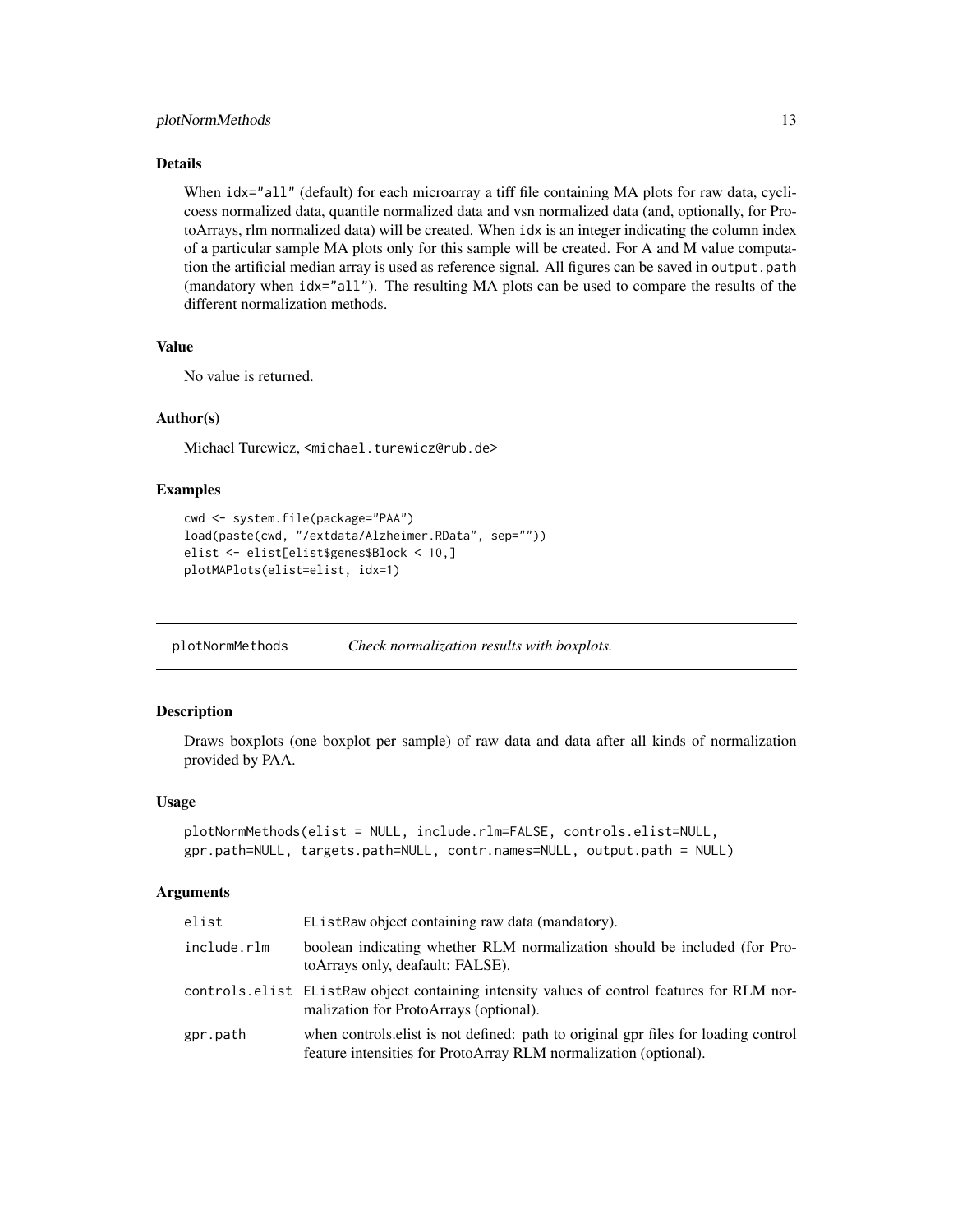<span id="page-13-0"></span>

| targets.path | when controls elist is not defined: path to original targets file for loading control<br>feature intensities for ProtoArray RLM normalization (optional). |
|--------------|-----------------------------------------------------------------------------------------------------------------------------------------------------------|
| contr.names  | character vector containing the names of the control features for ProtoArray<br>RLM normalization (optional).                                             |
| output.path  | string indicating a folder for saving the boxplots as tiff files (optional).                                                                              |

#### Details

For each normalization approach sample-wise boxplots are created. All boxplots can be saved as high-quality tiff files (when an output path has been specified via the argument output.path). The resulting boxplots can be used to compare the results of different normalization methods.

#### Value

No value is returned.

#### Author(s)

Michael Turewicz, <michael.turewicz@rub.de>

#### Examples

```
cwd <- system.file(package="PAA")
load(paste(cwd, "/extdata/Alzheimer.RData", sep=""))
elist <- elist[elist$genes$Block < 10,]
plotNormMethods(elist=elist)
```
preselect *Score and preselect features.*

#### Description

Iterates all features to score them via mMs, Student's t-test, or mRMR. Optionally, a list of not informative features can be obtained (for discarding them).

#### Usage

```
preselect(elist=NULL, columns1=NULL, columns2=NULL, label1="A", label2="B",
discard.threshold=0.5, fold.thresh=1.5, discard.features=TRUE,
mMs.above=1500, mMs.between=400, mMs.matrix1=NULL,
mMs.matrix2=NULL, method=NULL)
```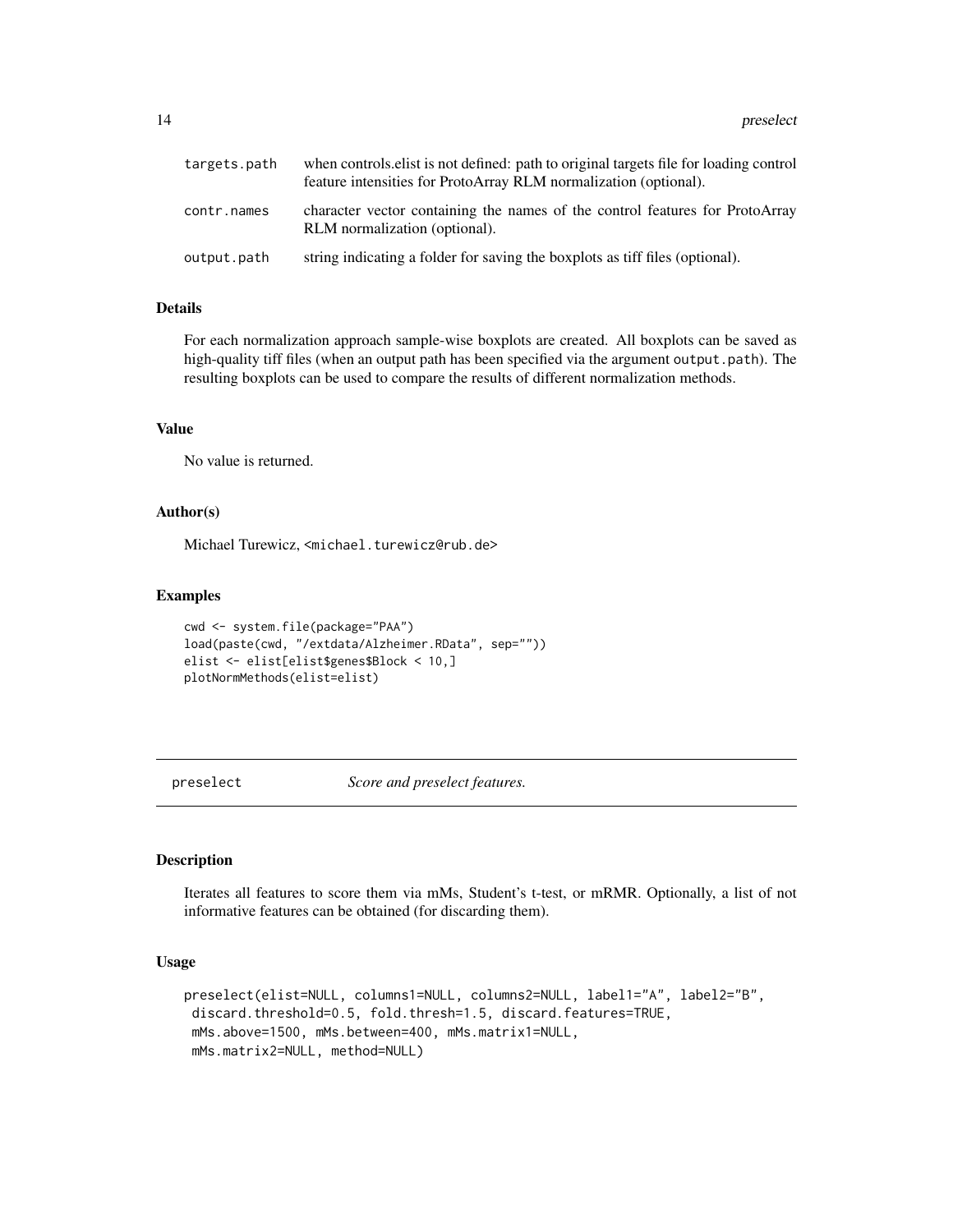#### preselect 15

#### **Arguments**

| elist             | EListRaw or EList object (mandatory).                                                                                                                                                  |  |
|-------------------|----------------------------------------------------------------------------------------------------------------------------------------------------------------------------------------|--|
| columns1          | column name vector (string vector) of group 1 (mandatory).                                                                                                                             |  |
| columns2          | column name vector (string vector) of group 2 (mandatory).                                                                                                                             |  |
| label1            | class label of group 1.                                                                                                                                                                |  |
| label2            | class label of group 2.                                                                                                                                                                |  |
| discard.threshold |                                                                                                                                                                                        |  |
|                   | positive numeric between 0 and 1 indicating the maximum mMs or, respectively,<br>the maximum t-test p-value for features to be included for further analysis. De-<br>fault is $"0.5".$ |  |
| fold.thresh       | numeric indicating the minimum fold change for features to be included for<br>further analysis. Default is "1.5".                                                                      |  |
| discard.features  |                                                                                                                                                                                        |  |
|                   | boolean indicating whether merely feature scores (i.e., mMs or t-test p-values)<br>(="FALSE") or feature scores and a discard list "TRUE" should be returned. De-<br>fault is "FALSE". |  |
| mMs.above         | mMs above parameter (integer). Default is "1500".                                                                                                                                      |  |
| mMs.between       | mMs between parameter (integer). Default is "400".                                                                                                                                     |  |
| mMs.matrix1       | pre-computed mMs reference matrix (see mMsMatrix()) for group 1 (manda-<br>tory).                                                                                                      |  |
| mMs.matrix2       | pre-computed mMs reference matrix (see $mM\text{S}$ matrix()) for group 2 (manda-<br>tory).                                                                                            |  |
| method            | preselection method ("mMs", "tTest", "mrmr"). Default is "mMs".                                                                                                                        |  |

#### Details

This function takes an EListRaw or EList object and group-specific column vectors. Furthermore, the class labels of group 1 and group 2 are needed. If discard.features is "TRUE" (default), all features that are considered as not differential will be collected and returned for discarding.

If method =  $\text{"mMs"}$ , additionally pre-computed mMs reference matrices (see  $\text{mMs}$  Matrix()) for group 1 and group 2 will be needed to compute mMs values (see Love B.) as scoring method. All mMs parameters (mMs.above and mMs.between) can be set. The defaults are "1500" for mMs.above and "400" for mMs. between. Features having an mMs value larger than discard. threshold (here: numeric between 0.0 and 1.0) or do not satisfy the minimal absolute fold change fold. thresh are considered as not differential.

If method = "tTest", Student's t-test will be used as scoring method. Features having a p-value larger than discard. threshold (here: numeric between 0.0 and 1.0) or do not satisfy the minimal absolute fold change fold. thresh are considered as not differential.

If method = "mrmr", mRMR scores for all features will be computed as scoring method (using the function mRMR.classic() of the CRAN R package mRMRe). Features that are not the discard.threshold (here: integer indicating a number of features) best features regarding their mRMR score are considered as not differential.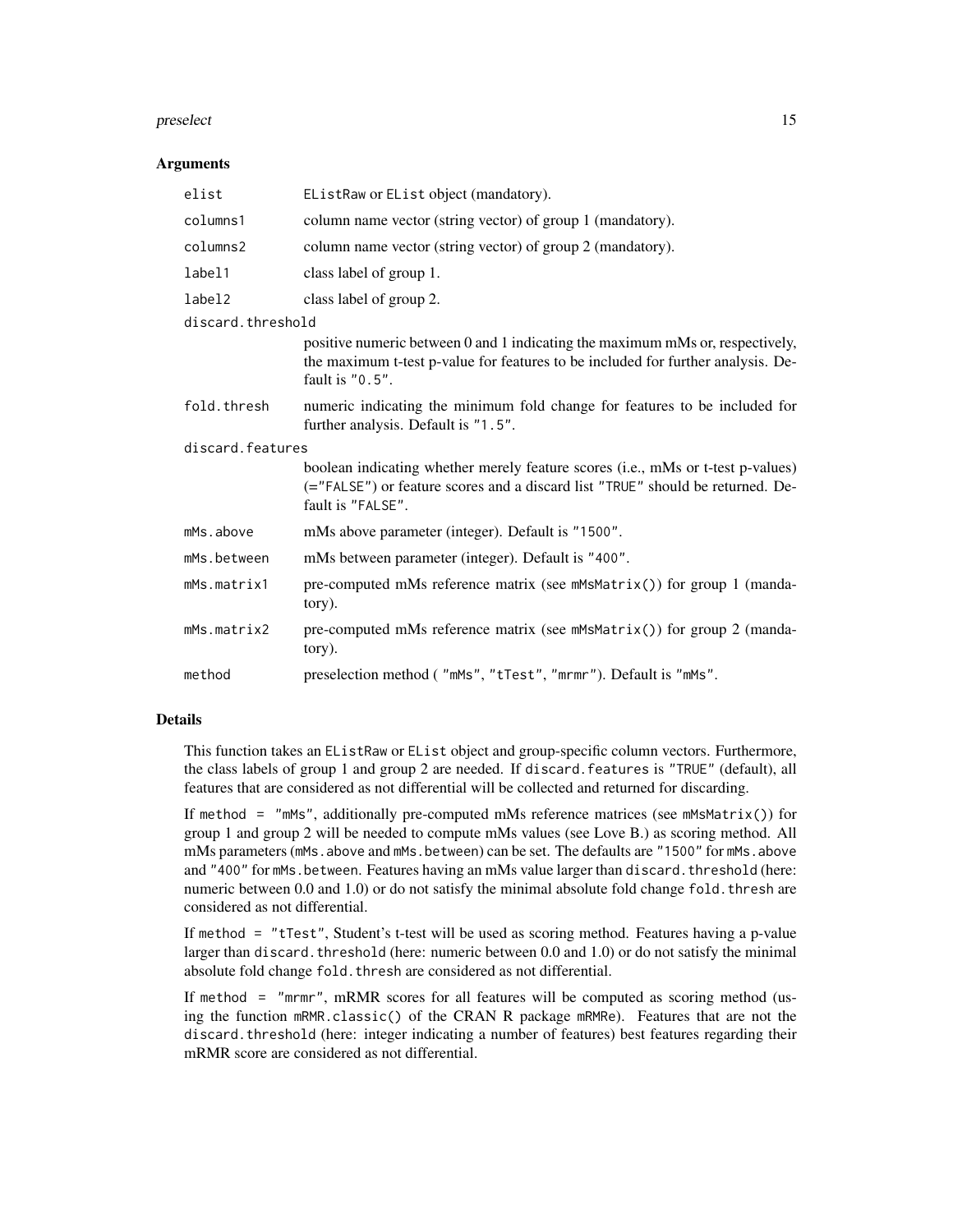#### <span id="page-15-0"></span>Value

If discard.features is "FALSE": matrix containing metadata, feature scores and intensity values for the whole data set.

If discard.features is "TRUE", a list containing:

| results | matrix containing metadata, feature scores and intensity values for the whole<br>data set.            |
|---------|-------------------------------------------------------------------------------------------------------|
| discard | vector containing row indices (= features) for discarding features considered as<br>not differential. |

#### Author(s)

Michael Turewicz, <michael.turewicz@rub.de>

#### References

Love B: The Analysis of Protein Arrays. In: Functional Protein Microarrays in Drug Discovery. CRC Press; 2007: 381-402.

The software "Prospector" for ProtoArray analysis can be downloaded from Life Technologies web site (<http://www.lifetechnologies.com/>).

The R package mRMRe can be downloaded from CRAN. See also: De Jay N, Papillon-Cavanagh S, Olsen C, El-Hachem N, Bontempi G, Haibe-Kains B. mRMRe: an R package for parallelized mRMR ensemble feature selection. Bioinformatics 2013.

The package limma by Gordon Smyth et al. can be downloaded from Bioconductor ([http://www.](http://www.bioconductor.org/) [bioconductor.org/](http://www.bioconductor.org/)).

Smyth, G. K. (2005). Limma: linear models for microarray data. In: Bioinformatics and Computational Biology Solutions using R and Bioconductor, R. Gentleman, V. Carey, S. Dudoit, R. Irizarry, W. Huber (eds.), Springer, New York, pages 397-420.

#### Examples

```
cwd <- system.file(package="PAA")
load(paste(cwd, "/extdata/Alzheimer.RData", sep=""))
elist <- elist[elist$genes$Block < 10,]
c1 <- paste(rep("AD",20), 1:20, sep="")
c2 <- paste(rep("NDC",20), 1:20, sep="")
preselect(elist, columns1=c1, columns2=c2, label1="AD", label2="NDC",
 discard.threshold=0.5, fold.thresh=1.5, discard.features=TRUE, method="tTest")
```
printFeatures *Print biomarker candidate panel into a table.*

#### **Description**

Creates a table containing the selected biomarker candidate panel.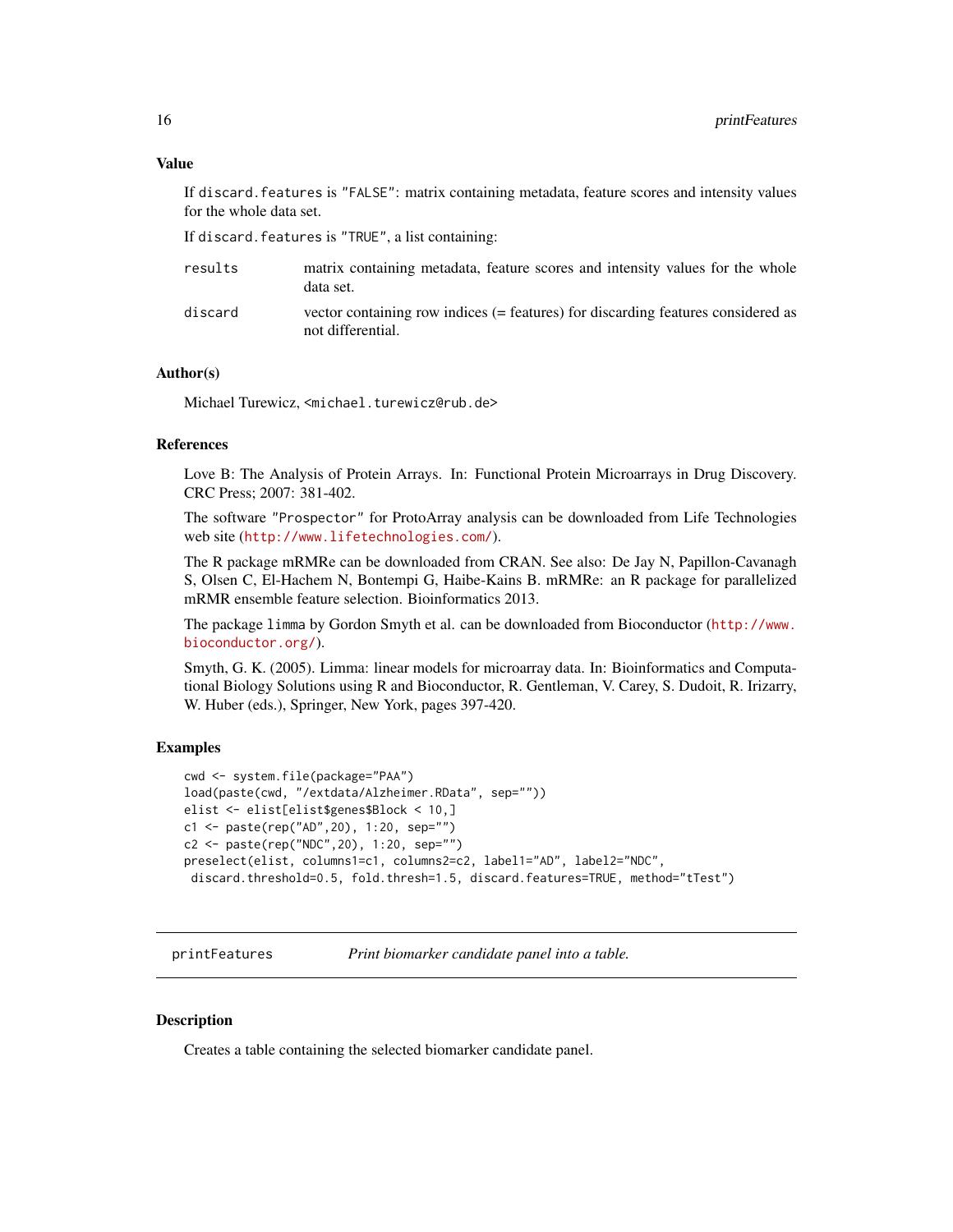#### printFeatures 17

#### Usage

```
printFeatures(features = NULL, elist = NULL, output.path = NULL)
```
#### Arguments

| features    | vector containing the selected features as "BRC"-IDs (mandatory).                    |
|-------------|--------------------------------------------------------------------------------------|
| elist       | EListRaw or EList object containing all intensity data in log scale (mandatory).     |
| output.path | string indicating the folder where the table will be saved as a txt file (optional). |

#### Details

Creates a table containing the selected biomarker candidate panel as well as additional information. When output.path is defined this table will be saved in a txt file ("candidates.txt").

#### Value

Table containing the selected biomarker panel.

#### Author(s)

Michael Turewicz, <michael.turewicz@rub.de>

#### Examples

```
cwd <- system.file(package="PAA")
load(paste(cwd, "/extdata/Alzheimer.RData", sep=""))
elist <- elist[elist$genes$Block < 10,]
c1 <- paste(rep("AD",20), 1:20, sep="")
c2 <- paste(rep("NDC",20), 1:20, sep="")
pre.sel.results <- preselect(elist=elist, columns1=c1, columns2=c2, label1="AD",
label2="NDC", discard.threshold=0.1, fold.thresh=2, discard.features=TRUE,
 method="tTest")
elist <- elist[-pre.sel.results$discard,]
selectFeatures.results <- selectFeatures(elist,n1=20,n2=20,label1="AD",
 label2="NDC",selection.method="rf.rfe",preselection.method="none",subruns=2,
 k=2,candidate.number=20,method="frequency")
```
printFeatures(features=selectFeatures.results\$features, elist=elist)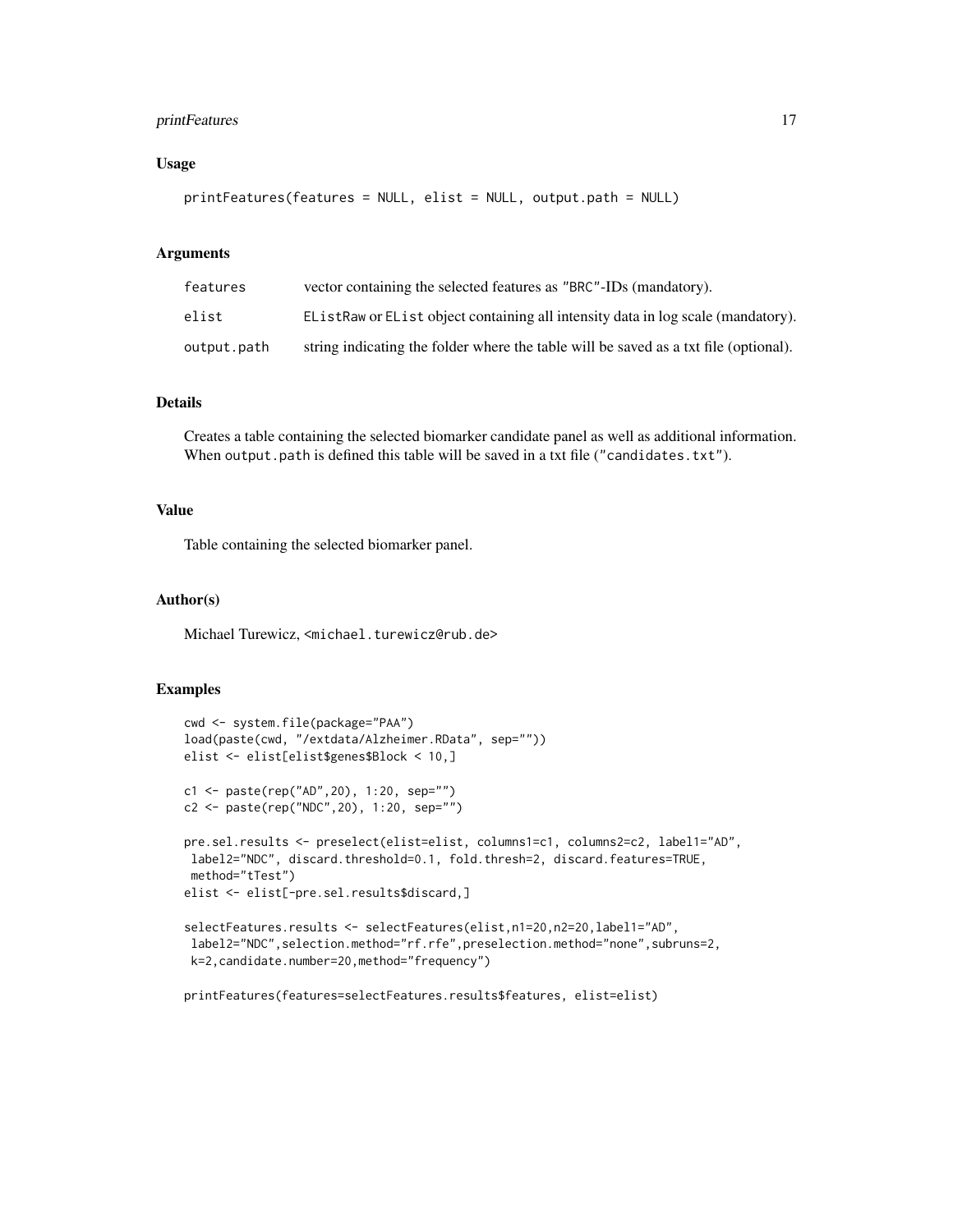<span id="page-17-0"></span>

#### Description

Draws a p-value plot to visualize the p-values for all features stored in a EList or EListRaw object.

#### Usage

```
pvaluePlot(elist=NULL, group1=NULL, group2=NULL, method="tTest",
output.path=NULL, tag="", mMs.matrix1=NULL, mMs.matrix2=NULL, above=1500,
between=400, adjust=FALSE)
```
#### Arguments

| elist       | EList or EListRaw object (mandatory).                                                                          |
|-------------|----------------------------------------------------------------------------------------------------------------|
| group1      | vector of column names for group 1 (mandatory).                                                                |
| group2      | vector of column names for group 2 (mandatory).                                                                |
| method      | method for p-value computation: "tTest" or "mMs". Default is "tTest".                                          |
| output.path | string indicating a path for saving the plot (optional).                                                       |
| tag         | string that can be used for tagging the saved plot (optional).                                                 |
| mMs.matrix1 | pre-computed M score reference matrix (see $m$ MsMatrix()) for group 1 (manda-<br>tory when method $=$ "mMs"). |
| mMs.matrix2 | pre-computed M score reference matrix (see mMsMatrix()) for group 2 (manda-<br>tory when method $=$ "mMs").    |
| above       | M score above parameter (integer). Default is "1500".                                                          |
| between     | M score between parameter (integer). Default is "400".                                                         |
| adjust      | Boolean indicating whether p-values should be adjusted. Default is FALSE.                                      |
|             |                                                                                                                |

#### Details

This function takes an EList or EListRaw object and the corresponding column name vectors to draw a plot of p-values for all features stored in elist (sorted in increasing order and in log2 scale). The p-value computation method ("tTest" or "mMs") can be set via the argument method. Furthermore, when adjust=TRUE adjusted p-values (method: Benjamini & Hochberg, 1995, computed via p.adjust()) will be used. When an output path is defined (via output.path) the plot will be saved as a tiff file.

#### Value

No value is returned.

#### Author(s)

Michael Turewicz, <michael.turewicz@rub.de>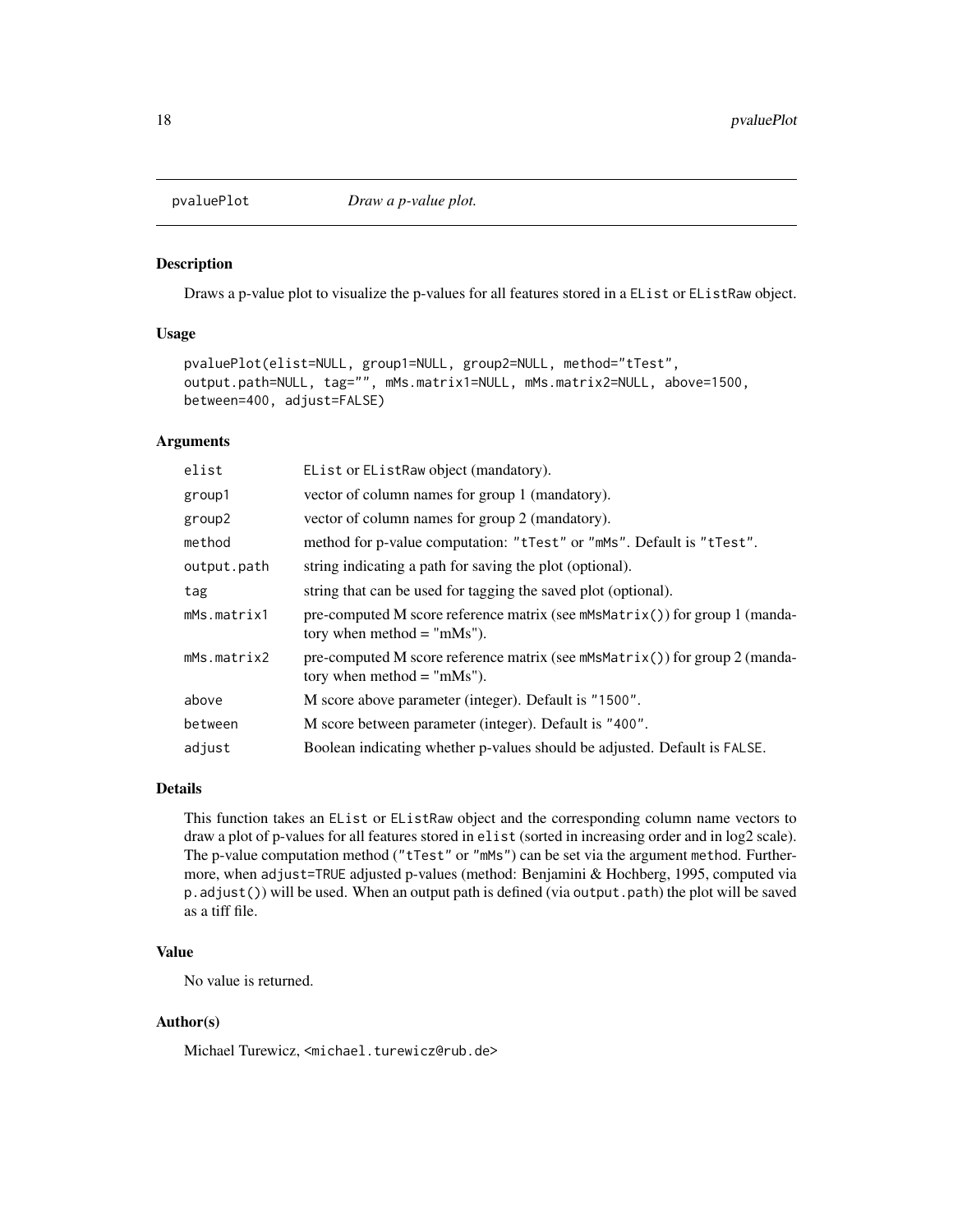#### <span id="page-18-0"></span>selectFeatures 19

#### Examples

```
cwd <- system.file(package="PAA")
load(paste(cwd, "/extdata/Alzheimer.RData", sep=""))
elist <- elist[elist$genes$Block < 10,]
c1 <- paste(rep("AD",20), 1:20, sep="")
c2 <- paste(rep("NDC",20), 1:20, sep="")
pvaluePlot(elist=elist, group1=c1, group2=c2, method="tTest", tag="_tTest",
 adjust=FALSE)
```
selectFeatures *Select features using frequency-based or ensemble feature selection.*

#### Description

Performs a multivariate feature selection using frequency-based feature selection (based on RF-RFE, RJ-RFE or SVM-RFE) or ensemble feature selection (based on SVM-RFE).

#### Usage

```
selectFeatures(elist = NULL, n1 = NULL, n2 = NULL, label1 = "A", label2 = "B",
cutoff = 10, selection.method = "rf.rfe", preselection.method = "mMs",
subruns = 100, k = 10, subsamples = 10, bootstraps = 10,
candidate.number = 300, above=1500, between=400,
panel.selection.criterion="accuracy", importance.measure="MDA", ntree = 500,
mtry = NULL, plot = FALSE, output.path = NULL, verbose = FALSE,
method = "frequency")
```

| elist               | EListRaw or EList object containing all microarray data (mandatory).                                    |
|---------------------|---------------------------------------------------------------------------------------------------------|
| n1                  | integer indicating the sample number in group 1 (mandatory).                                            |
| n2                  | integer indicating the sample number in group 2 (mandatory).                                            |
| label1              | class label of group 1 (default: "A").                                                                  |
| label2              | class label of group 2 (default: "B").                                                                  |
| cutoff              | integer indicating how many features will be selected (default: 10).                                    |
| selection.method    |                                                                                                         |
|                     | string indicating the feature selection method: "rf.rfe" (default), "svm.rfe"<br>or $"rj.$ rfe".        |
| preselection.method |                                                                                                         |
|                     | string indicating the feature pre-selection method: "mMs" (default), "tTest",<br>"mrmr" or "none".      |
| subruns             | integer indicating the number of re-sampling repeats to be performed (default:<br>100).                 |
| k                   | integer indicating the number of k-fold cross validation subsets (default: 10, i.e.,<br>$10$ -fold CV). |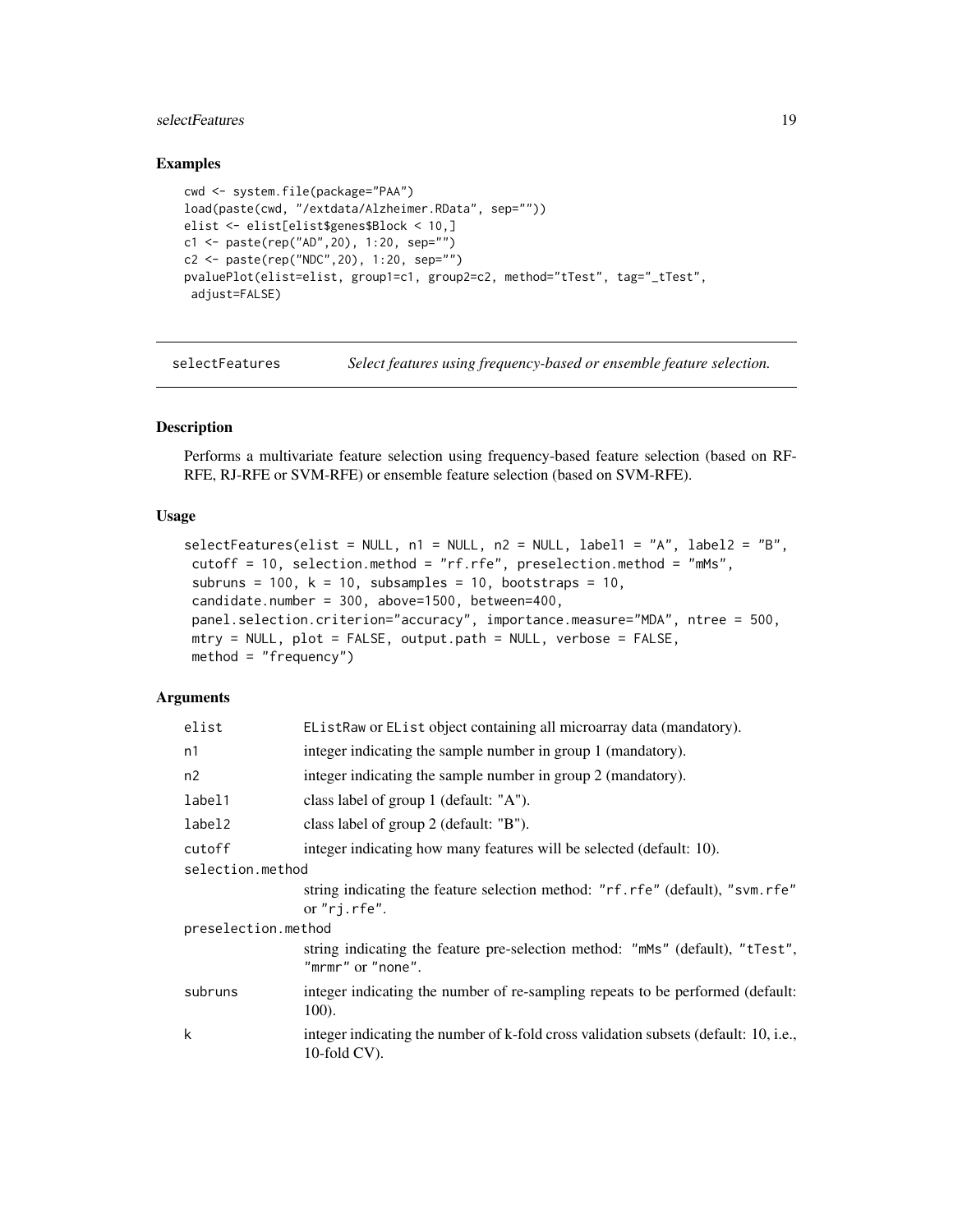| subsamples                | integer indicating the number of subsamples for ensemble feature selection (de-<br>fault: $10$ ).                           |
|---------------------------|-----------------------------------------------------------------------------------------------------------------------------|
| bootstraps                | integer indicating the number of bootstrap samples for ensemble feature selec-<br>tion (default: 10).                       |
| candidate.number          |                                                                                                                             |
|                           | integer indicating how many features shall be pre-selected. Default is "300".                                               |
| above                     | mMs above parameter (integer). Default is "1500".                                                                           |
| between                   | mMs between parameter (integer). Default is "400".                                                                          |
| panel.selection.criterion |                                                                                                                             |
|                           | string indicating the panel selection criterion: "accuracy" (default), "sensitivity"<br>or "specificity".                   |
| importance.measure        |                                                                                                                             |
|                           | string indicating the random forest importance measure: "MDA" (default) or<br>"MDG".                                        |
| ntree                     | random forest parameter ntree (default: "500").                                                                             |
| mtry                      | random forest parameter mtry (default: $sqrt(p)$ where p is the number of pre-<br>dictors).                                 |
| plot                      | indicates whether performance plots shall be plotted (default: FALSE).                                                      |
| output.path               | string indicating the results output folder (optional).                                                                     |
| verbose                   | logical, indicating whether additional information shall be printed to the console<br>(default: FALSE).                     |
| method                    | the feature selection method: "frequency" (default) for frequency-based and "en-<br>semble" for ensemble feature selection. |

#### Details

This function takes an EListRaw or EList object, group-specific sample numbers, group labels and parameters choosing and setting up a univariate feature pre-selection method as well as a multivariate feature selection method (frequency-based or ensemble feature selection) to select a panel of differential features. When an output path is defined (via output.path) results will be saved on the hard disk and when verbose is TRUE additional information will be printed to the console.

Frequency-based feature selection (method="frequency"): The whole data is splitted in k cross validation training and test set pairs. For each training set a multivariate feature selection procedure is performed. The resulting k feature subsets are tested using the corresponding test sets (via classification). As a result, selectFeatures() returns the average k-fold cross validation classification accuracy as well as the selected feature panel (i.e., the union set of the k particular feature subsets). As multivariate feature selection methods random forest recursive feature elimination (RF-RFE), random jungle recursive feature elimination (RJ-RFE) and support vector machine recursive feature elimination (SVM-RFE) are supported. To reduce running times, optionally, univariate feature pre-selection can be performed (usage via preselection.method). As univariate pre-selection methods mMs "mMs", Student's t-test "tTest" and mRMR "mrmr" are supported. Alternatively, no pre-selection can be chosen "none". This approach is similar to the method proposed in Baek et al.

Ensemble feature selection (method="ensemble"): From the whole data the previously defined number of subsamples is drawn defining pairs of training and test sets. Moreover, for each training set a previously defined number of bootstrap samples is drawn. Then, for each bootstrap sample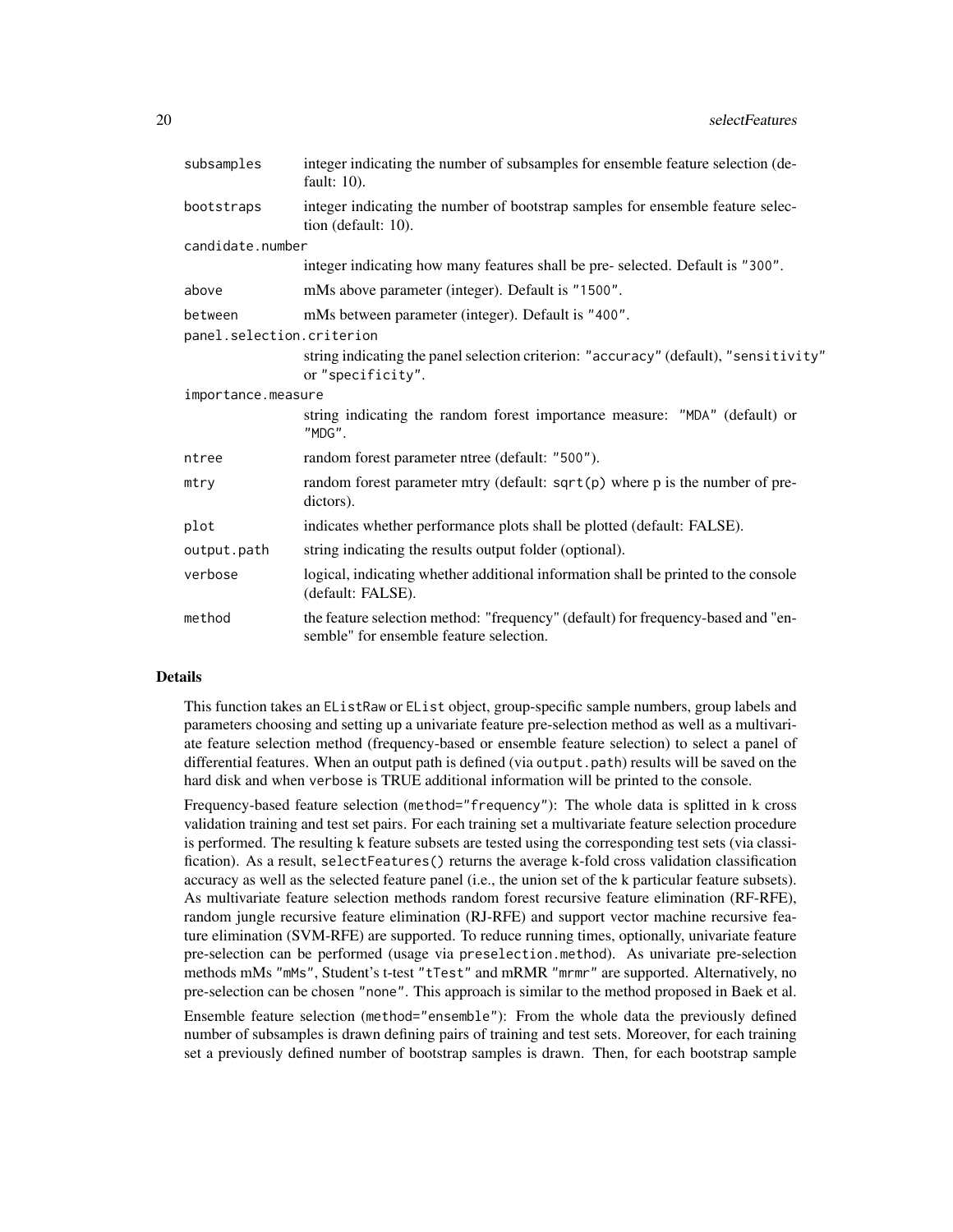#### selectFeatures 21

SVM-RFE is performed and a feature ranking is obtained. To obtain a final ranking for a particular training set, all associated bootstrap rankings are aggregated to a single ranking. To score the cutoff best features, for each subsample a classification of the test set is performed (using a svm trained with the cutoff best features from the training set) and the classification accuracy is determined. Finally, the stability of the subsample-specific panels is assessed (via Kuncheva index, Kuncheva LI, 2007), all subsample-specific rankings are aggregated, the top n features (defined by cutoff) are selected, the average classification accuracy is computed, and all these results are returned in a list. This approach has been proposed and is described in Abeel et al.

#### Value

If method is "frequency", the results list contains the following elements:

| accuracy    | average k-fold cross validation accuracy.                                                  |
|-------------|--------------------------------------------------------------------------------------------|
| sensitivity | average k-fold cross validation sensitivity.                                               |
| specificity | average k-fold cross validation specificity.                                               |
| features    | selected feature panel.                                                                    |
| all.results | complete cross validation results.                                                         |
|             | If method is "ensemble", the results list contains the following elements:                 |
| accuracy    | average accuracy regarding all subsamples.                                                 |
| sensitivity | average sensitivity regarding all subsamples.                                              |
| specificity | average specificity regarding all subsamples.                                              |
| features    | selected feature panel.                                                                    |
| all.results | all feature ranking results.                                                               |
| stability   | stability of the feature panel (i.e., Kuncheva index for the subrun-specific pan-<br>els). |

#### Author(s)

Michael Turewicz, <michael.turewicz@rub.de>

#### References

Baek S, Tsai CA, Chen JJ.: Development of biomarker classifiers from high- dimensional data. Brief Bioinform. 2009 Sep;10(5):537-46.

Abeel T, Helleputte T, Van de Peer Y, Dupont P, Saeys Y: Robust biomarker identification for cancer diagnosis with ensemble feature selection methods. Bioinformatics. 2010 Feb 1;26(3):392-8.

Kuncheva, LI: A stability index for feature selection. Proceedings of the IASTED International Conference on Artificial Intelligence and Applications. February 12-14, 2007. Pages: 390-395.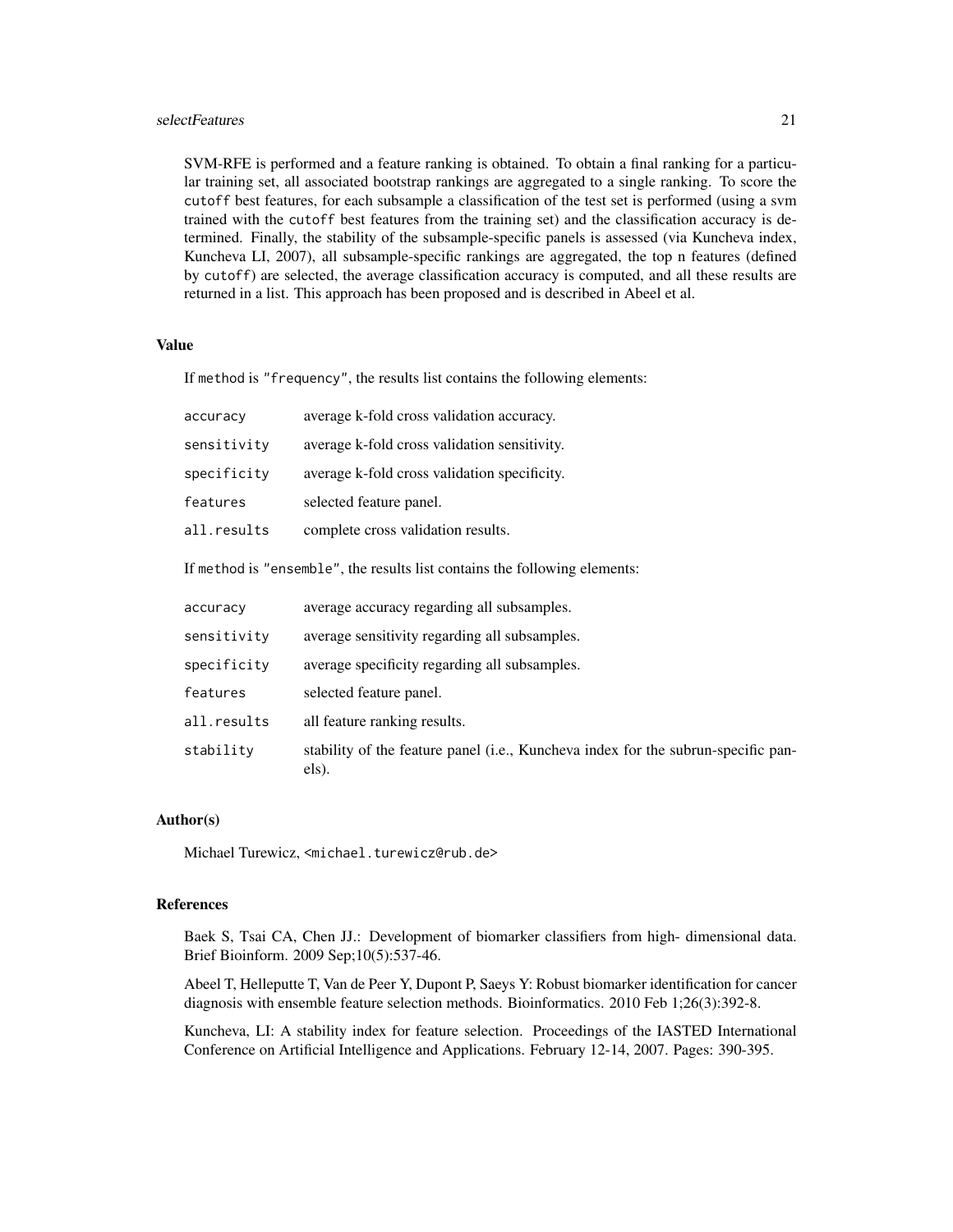#### Examples

```
cwd <- system.file(package="PAA")
load(paste(cwd, "/extdata/Alzheimer.RData", sep=""))
elist <- elist[elist$genes$Block < 10,]
c1 <- paste(rep("AD",20), 1:20, sep="")
c2 <- paste(rep("NDC",20), 1:20, sep="")
pre.sel.results <- preselect(elist=elist, columns1=c1, columns2=c2, label1="AD",
label2="NDC", discard.threshold=0.1, fold.thresh=2, discard.features=TRUE,
method="tTest")
elist <- elist[-pre.sel.results$discard,]
selectFeatures.results <- selectFeatures(elist,n1=20,n2=20,label1="AD",
label2="NDC",selection.method="rf.rfe",preselection.method="none",subruns=2,
 k=2,candidate.number=20,method="frequency")
```
shuffleData *Shuffles class labels to obtain random groups.*

#### Description

Shuffles class labels of an EList or EListRaw object randomly to obtain two random groups (e.g. "A" and "B").

#### Usage

```
shuffleData(elist=NULL, n1=NULL, n2=NULL, label1="A", label2="B")
```
#### Arguments

| elist  | EList or EListRaw object (mandatory).         |
|--------|-----------------------------------------------|
| n1     | sample size of random group 1 (mandatory).    |
| n2     | sample size of random group 2 (mandatory).    |
| label1 | class label of random group 1 (default: "A"). |
| label2 | class label of random group 2 (default: "B"). |

#### Details

Shuffles class labels of an EList or EListRaw object randomly to obtain two random groups (e.g. "A" and "B").

#### Value

EList or EListRaw object with random groups.

<span id="page-21-0"></span>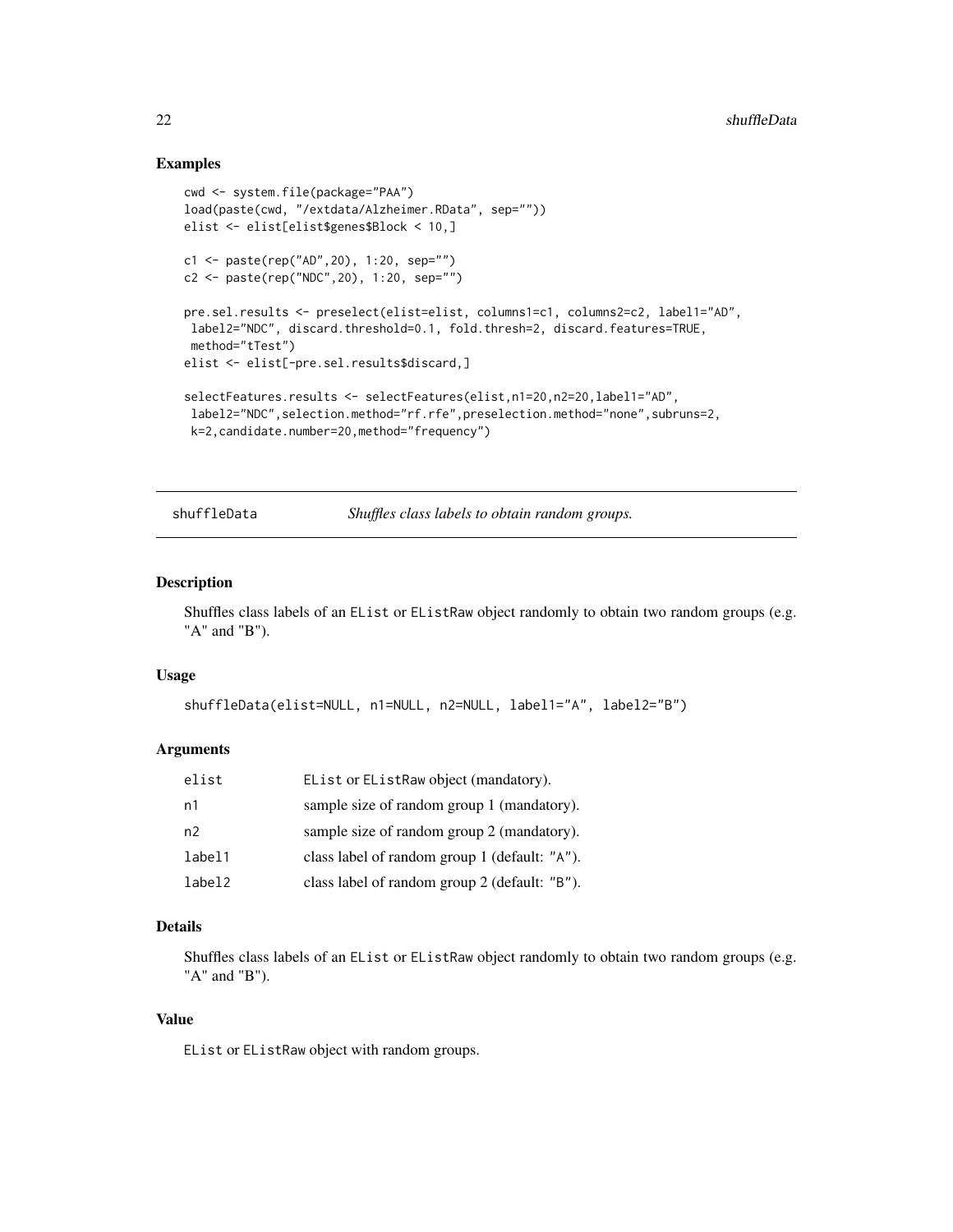#### <span id="page-22-0"></span>volcanoPlot 23

#### Author(s)

Michael Turewicz, <michael.turewicz@rub.de>

### Examples

```
cwd <- system.file(package="PAA")
load(paste(cwd, "/extdata/Alzheimer.RData", sep=""))
shuffleData(elist=elist, n1=20, n2=20, label1="A", label2="B")
```
#### volcanoPlot *Draw a volcano plot.*

#### Description

Draws a volcano plot to visualize differential features.

#### Usage

```
volcanoPlot(elist=NULL, group1=NULL, group2=NULL, method="tTest", p.thresh=NULL,
fold.thresh=NULL, output.path=NULL, tag="", mMs.matrix1=NULL, mMs.matrix2=NULL,
above=1500, between=400)
```

| elist       | EList or EListRaw object (mandatory).                                                                                                                             |
|-------------|-------------------------------------------------------------------------------------------------------------------------------------------------------------------|
| group1      | vector of column names for group 1 (mandatory).                                                                                                                   |
| group2      | vector of column names for group 2 (mandatory).                                                                                                                   |
| method      | method for p-value computation: "tTest" or "mMs". Default is "tTest".                                                                                             |
| p.thresh    | positive float number between 0 and 1 indicating the maximum p-value for fea-<br>tures to be considered as differential (e.g., "0.5"). This argument is optional. |
| fold.thresh | float number indicating the minimum fold change for features to be considered<br>as differential (e.g., $"1.5"$ ). This argument is optional.                     |
| output.path | string indicating a path for saving the plot (optional).                                                                                                          |
| tag         | string that can be used for tagging the saved plot (optional).                                                                                                    |
| mMs.matrix1 | a pre-computed M score reference matrix (see mMsMatrix()) for group 1 (manda-<br>tory when method $=$ "mMs").                                                     |
| mMs.matrix2 | a pre-computed M score reference matrix (see mMsMatrix()) for group 2 (manda-<br>tory when method $=$ "mMs").                                                     |
| above       | M score above parameter (integer). Default is "1500".                                                                                                             |
| between     | M score between parameter (integer). Default is "400".                                                                                                            |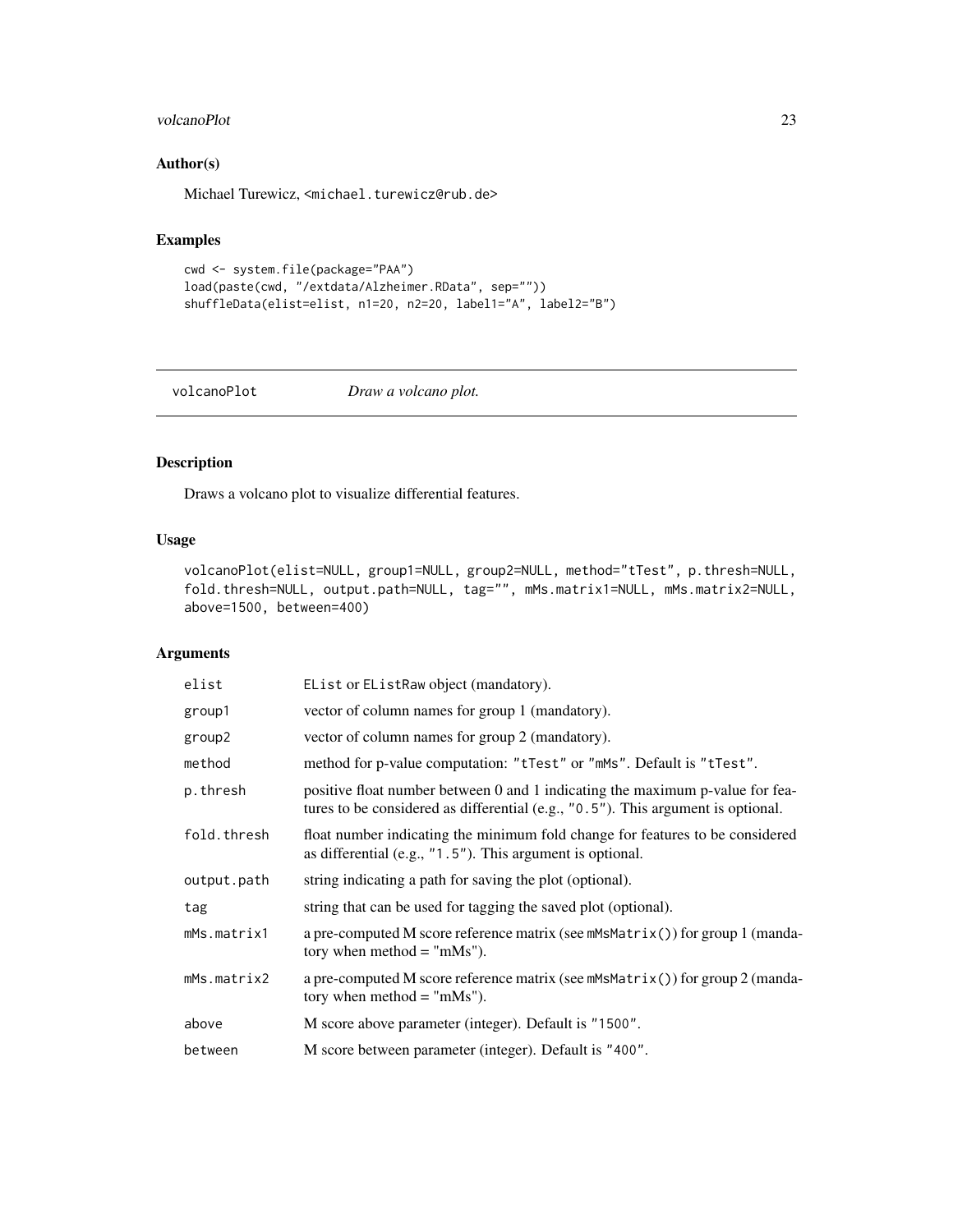#### Details

This function takes an EList or EListRaw object and the corresponding column name vectors to draw a volcano plot. To visualize differential features, thresholds for p-values and fold changes can be defined. Furthermore, the p-value computation method ("mMs" or "tTest") can be set. When an output path is defined (via output.path) the plot will be saved as a tiff file.

#### Value

No value is returned.

#### Author(s)

Michael Turewicz, <michael.turewicz@rub.de>

#### Examples

```
cwd <- system.file(package="PAA")
load(paste(cwd, "/extdata/Alzheimer.RData", sep=""))
elist <- elist[elist$genes$Block < 10,]
c1 <- paste(rep("AD",20), 1:20, sep="")
c2 <- paste(rep("NDC",20), 1:20, sep="")
volcanoPlot(elist=elist, group1=c1, group2=c2, method="tTest", p.thresh=0.01,
fold.thresh=2)
```